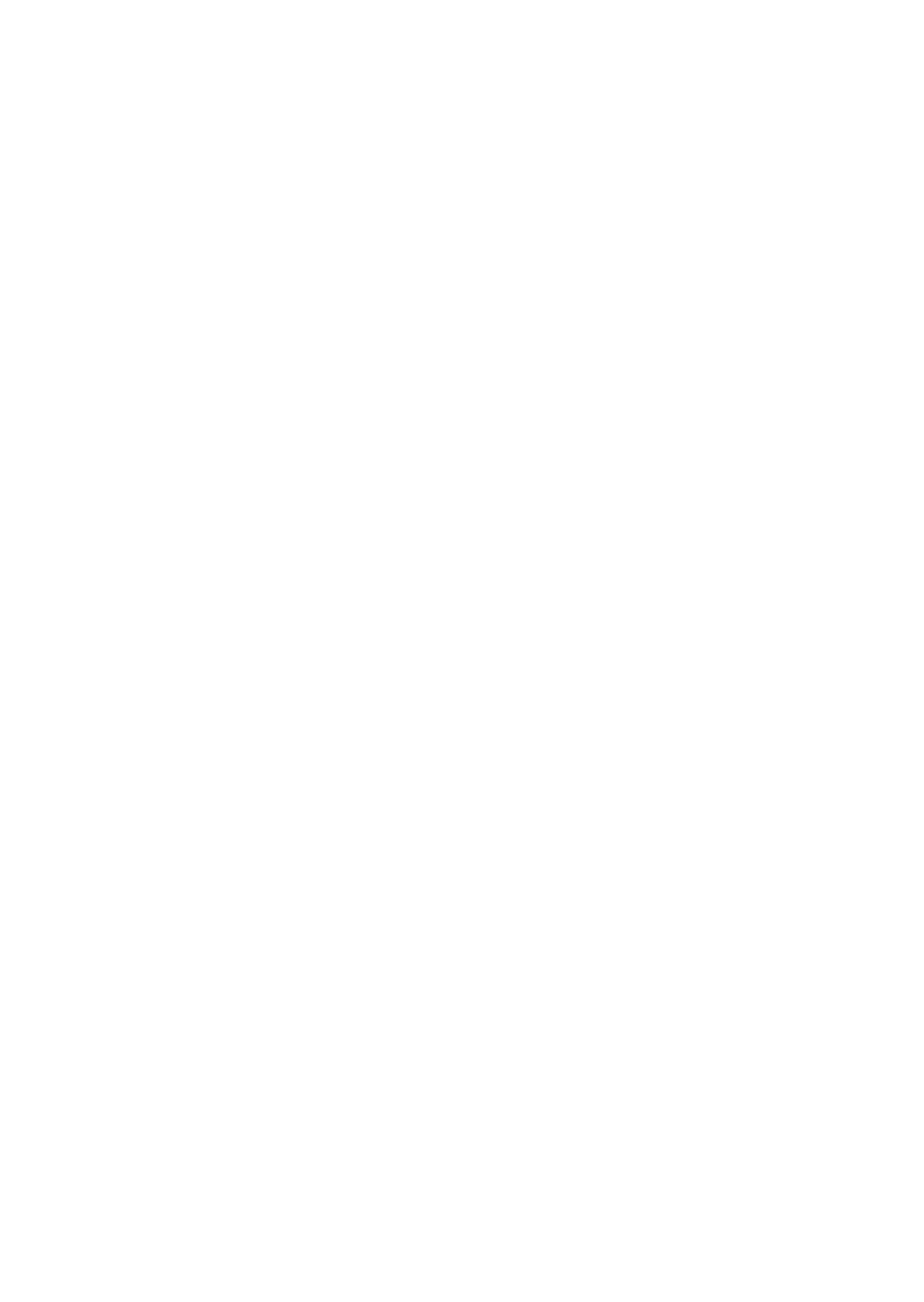

*Number* 14 *of* 2014

### **PROTECTED DISCLOSURES ACT 2014**

## **REVISED**

**Updated to 24 September 2020**

### **Introduction**

This Revised Act presents the text of the Act as it has been amended since enactment, and preserves the format in which it was passed.

### **Related legislation**

This Act is not collectively cited with any other Act.

### **Annotations**

This Revised Act is annotated and includes textual and non-textual amendments, statutory instruments made pursuant to the Act and previous affecting provisions.

An explanation of how to read annotations is available at www.lawreform.ie/annotations.

#### **Material not updated in this revision**

Where other legislation is amended by this Act, those amendments may have been superseded by other amendments in other legislation, or the amended legislation may have been repealed or revoked. This information is not represented in this revision but will be reflected in a revision of the amended legislation if one is available.

Where legislation or a fragment of legislation is referred to in annotations, changes to this legislation or fragment may not be reflected in this revision but will be reflected in a revision of the legislation referred to if one is available.

A list of legislative changes to any Act, and to statutory instruments from 1972, may be found may be found linked from the page of the Act or statutory instrument at www.irishstatutebook.ie.

#### **Acts which affect or previously affected this revision**

- *Industrial Relations (Amendment) Act 2015* (27/2015)
- *Workplace Relations Act 2015* (16/2015)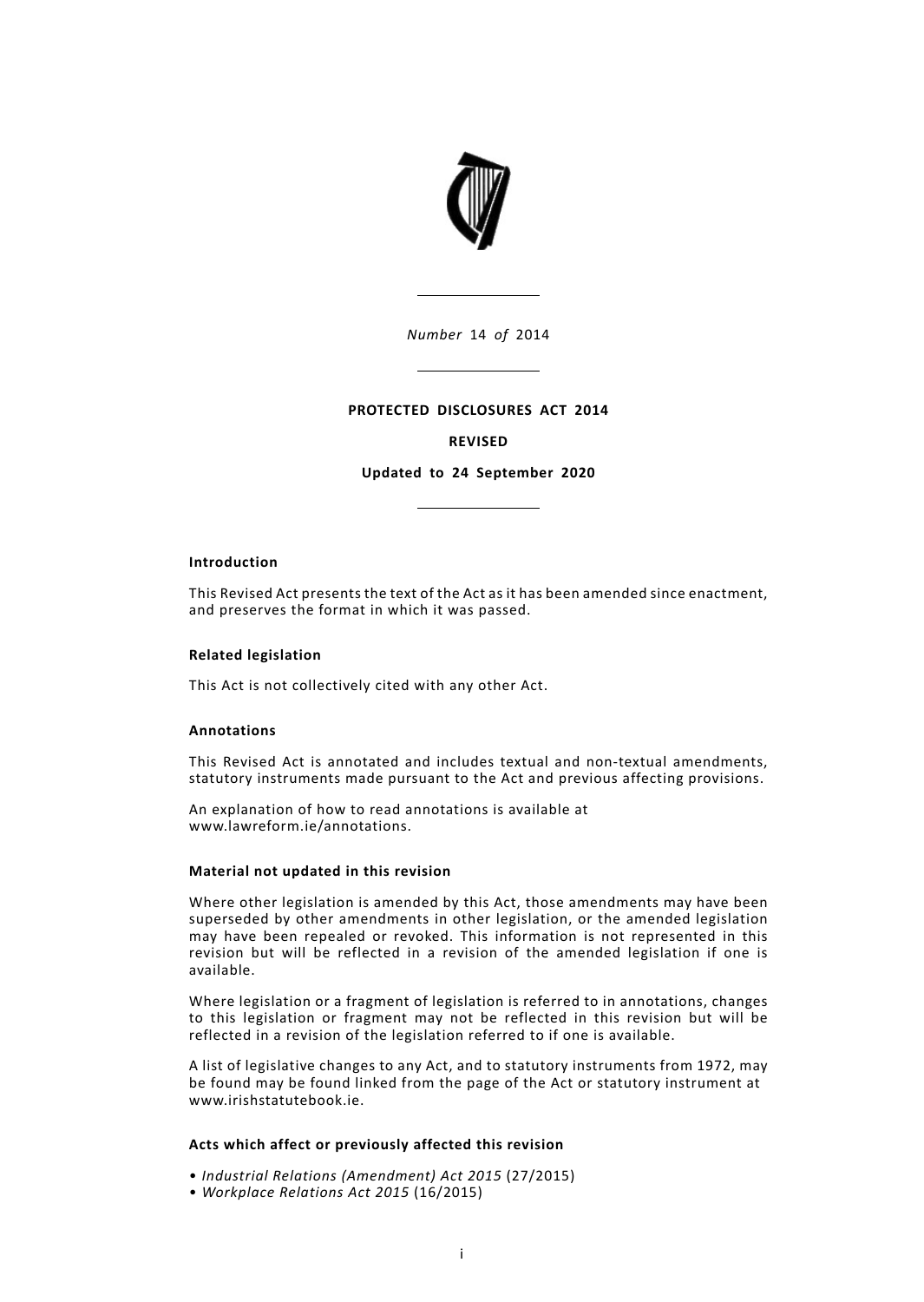All Acts up to and including *Criminal Justice (Enforcement Powers) (Covid-19) Act 2020* (14/2020), enacted 11 September 2020, were considered in the preparation of this revision.

#### **Statutory instruments which affect or previously affected this revision**

- *Protected Disclosures Act 2014 (Disclosure to Prescribed Persons) Order 2020* (S.I. No. 367 of 2020)
- *European Union (Protection of Trade Secrets) Regulations 2018* (S.I. No. 188 of 2018)
- *Protected Disclosures Act 2014 (Disclosure to Prescribed Persons) Order 2016* (S.I. No. 490 of 2016)
- *Industrial Relations Act 1990 (Code of Practice on Protected Disclosures Act 2014) (Declaration) Order 2015* (S.I. No. 464 of 2015)
- *Protected Disclosures Act 2014 (Disclosure to Prescribed Persons) Order 2015* (S.I. No. 448 of 2015)
- *Protected Disclosures Act 2014 (Section 7(2)) Order 2014* (S.I. No. 339 of 2014)
- *Protected Disclosures Act 2014 (Commencement) Order 2014* (S.I. No. 327 of 2014)

All statutory instruments up to and including *Protected Disclosures Act 2014 (Disclosure to Prescribed Persons) Order 2020* (S.I. No. 367 of 2020), made 24 September 2020, were considered in the preparation of this revision.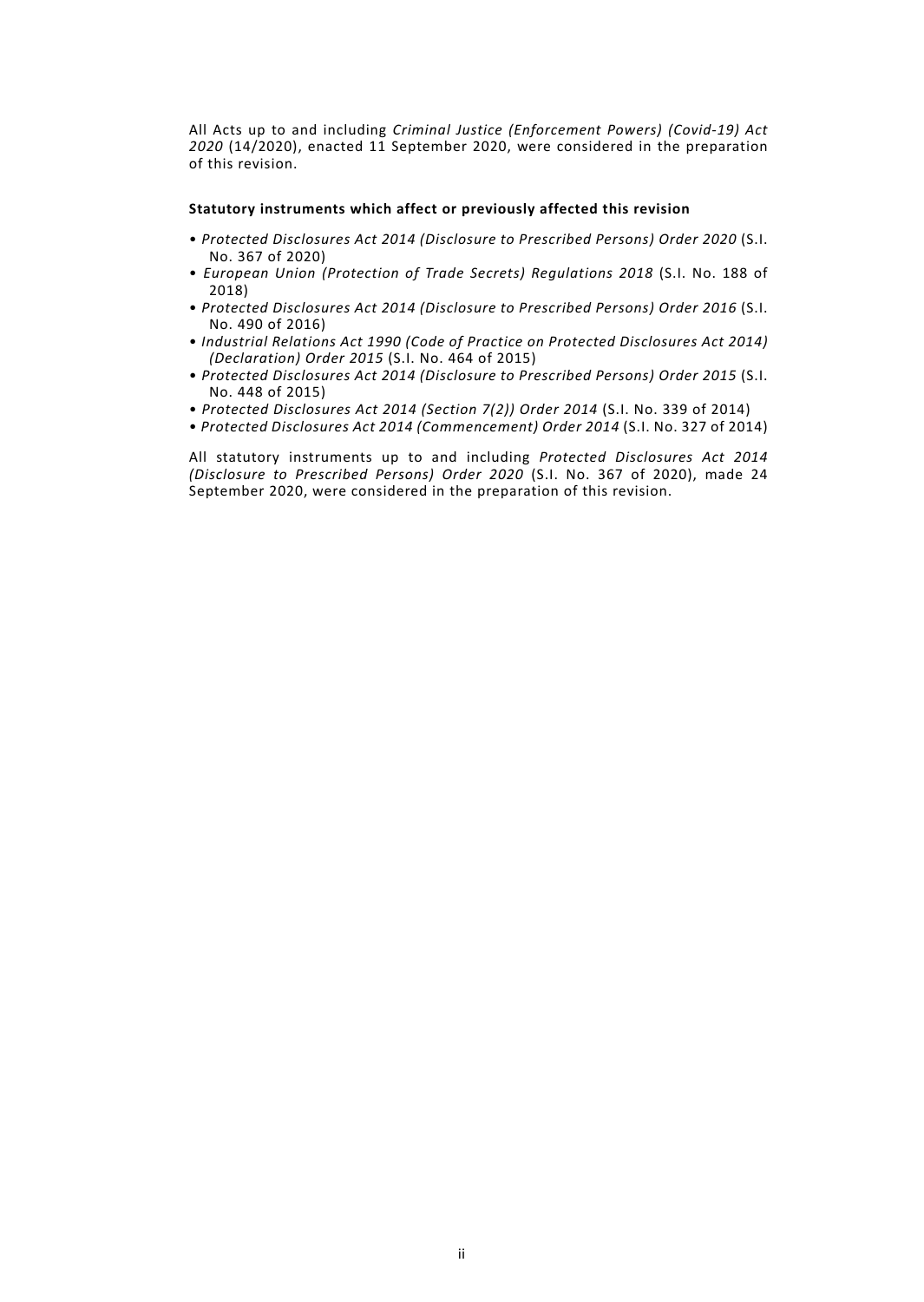

*Number* 14 *of* 2014

### **PROTECTED DISCLOSURES ACT 2014**

### **REVISED**

### **Updated to 24 September 2020**

## CONTENTS

## PART 1

## PRELIMINARY AND GENERAL

Section

- 1. Short title and commencement
- 2. Provision for review
- 3. Interpretation
- 4. Expenses

#### PART 2

## PROTECTED DISCLOSURES

- 5. Protected disclosures
- 6. Disclosure to employer or other responsible person
- 7. Disclosure to prescribed person
- 8. Disclosure to Minister
- 9. Disclosure to legal adviser
- 10. Disclosure in other cases

### PART 3

## **PROTECTIONS**

- 11. Protection of employees from dismissal for having made protected disclosure
- 12. Other protection of employees from penalisation for having made protected disclosure
- 13. Tort action for suffering detriment because of making protected disclosure
- 14. Immunity from civil liability for making protected disclosure
- 15. Making protected disclosure not to constitute criminal offence
- 16. Protection of identity of maker of protected disclosure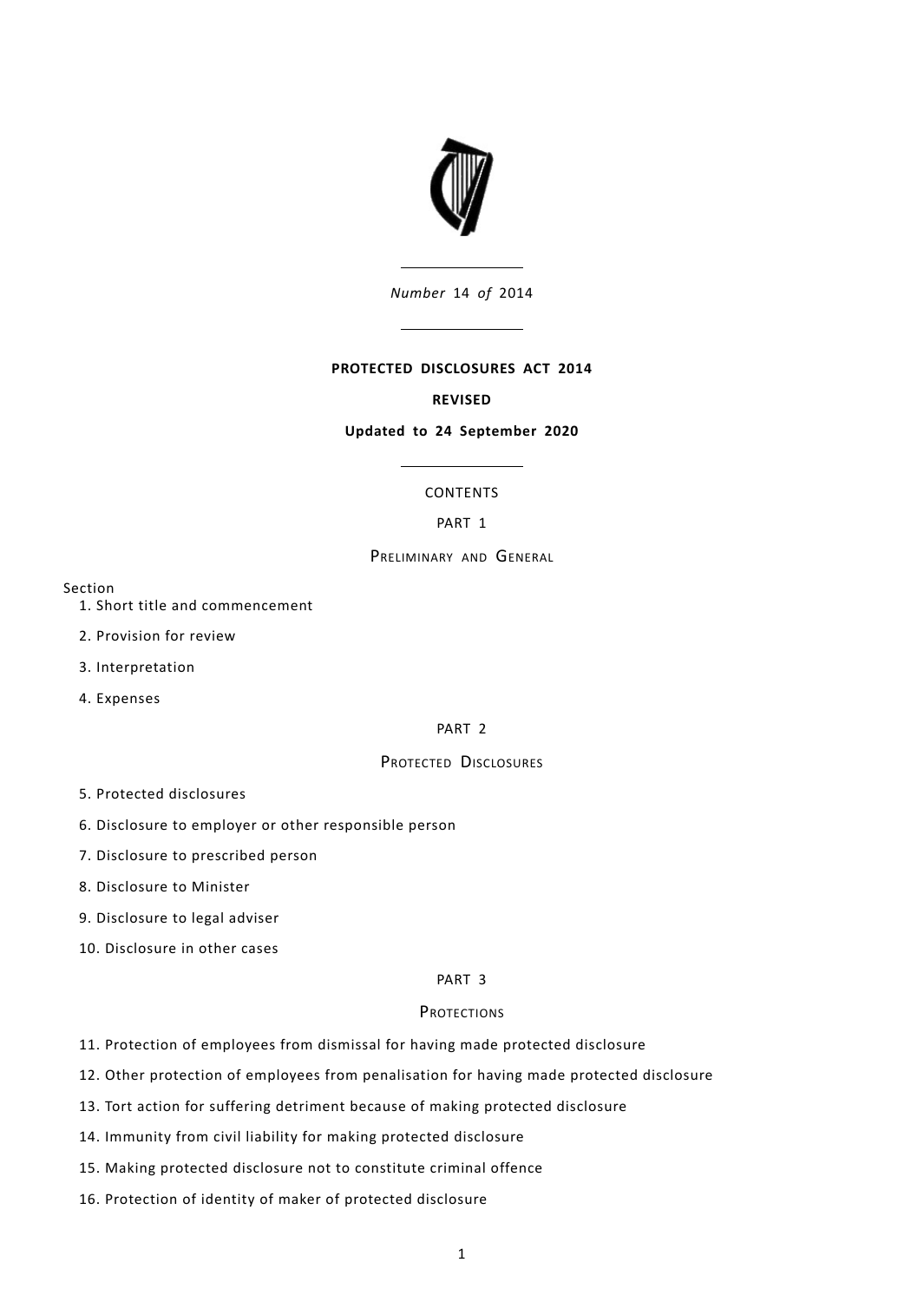## PART 4

## SPECIAL CASES

17. Law enforcement, etc.

18. Security, defence, international relations and intelligence

19. Amendments of Garda Síochána Act 2005

20. Amendment of Ombudsman (Defence Forces) Act 2004

PART 5

MISCELLANEOUS AND SUPPLEMENTARY

21. Internal procedures for protected disclosures made by workers employed by public bodies

22. Annual report

23. No contracting-out of protections

24. Protection of disclosure provisions in other enactments

## [SCHEDULE](#page-23-0) 1

INTERIM RELIEF PENDING DETERMINATION OF CLAIM FOR UNFAIR **DISMISSAL** 

[SCHEDULE](#page-26-0) 2

REDRESS FOR CONTRAVENTION OF SECTION 12(1)

### [SCHEDULE](#page-27-0) 3

DISCLOSURES RECIPIENT

### [SCHEDULE](#page-28-0) 4

**AMENDMENTS** 

### PART 1

AMENDMENT OF ACTS

### PART 2

AMENDMENT OF STATUTORY INSTRUMENT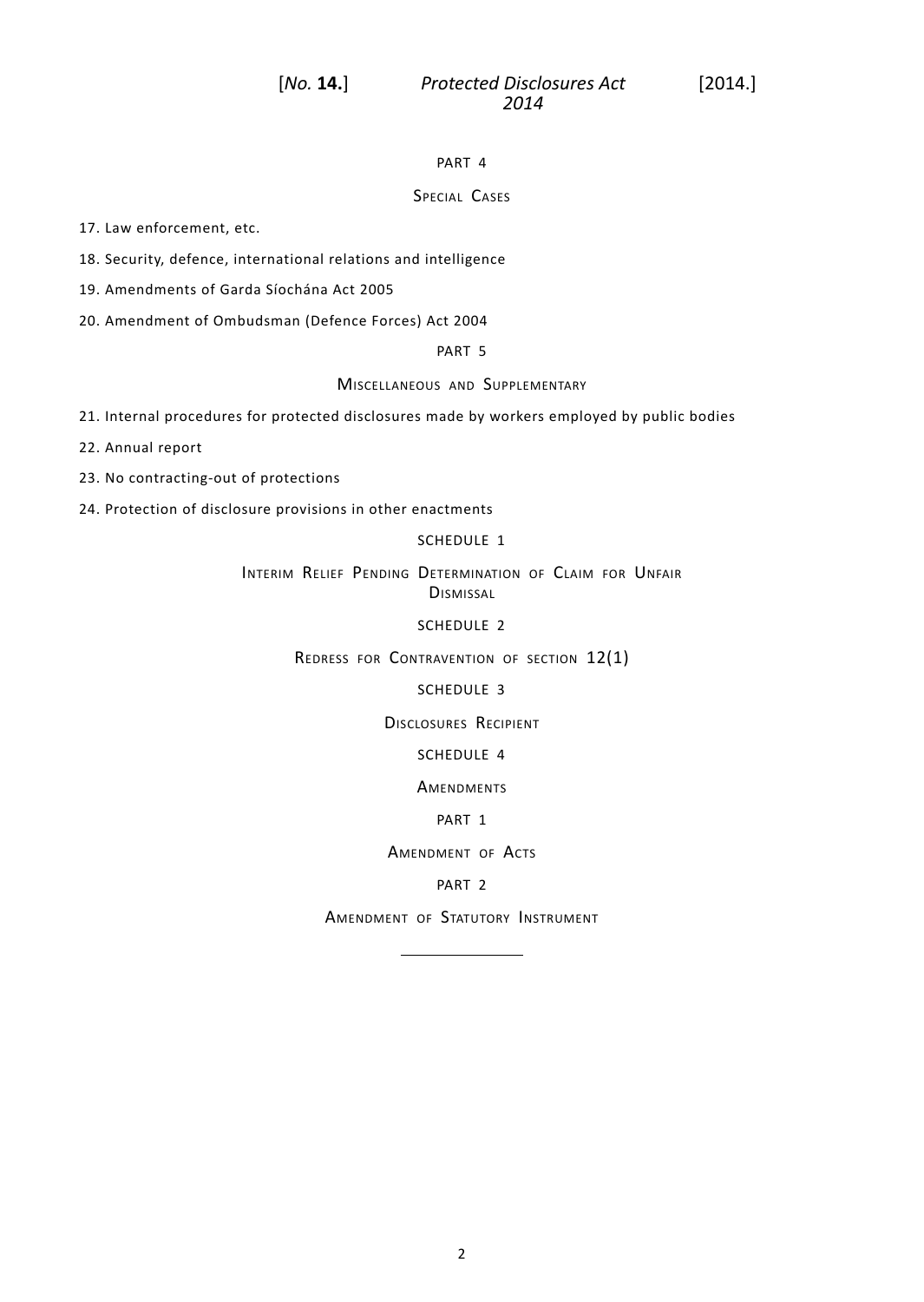ACTS REFERRED TO

Bankruptcy Act 1988 (No. 27) Central Bank (Supervision and Enforcement) Act 2013 (No. 26) Charities Act 2009 (No. 6) Chemicals Act 2008 (No. 13) Children Act 2001 (No. 24) Civil Service Regulation Act 1956 (No. 46) Companies Act 1963 (No. 33) Companies Acts Competition Act 2002 (No. 14) Consumer Protection Act 2007 (No. 19) Criminal Justice Act 2011 (No. 22) Debtors (Ireland) Act 1840 (3 & 4 Vict., c. 105) Defamation Act 2009 (No. 31) Defence Act 1954 (No. 18) Employment Permits Act 2006 (No. 16) European Parliament Elections Act 1997 (No. 2) Further Education and Training Act 2013 (No. 25) Garda Síochána Act 2005 (No. 20) Health Act 2004 (No. 42) Higher Education Authority Act 1971 (No. 22) Inland Fisheries Act 2010 (No. 10) Local Government Act 2001 (No. 37) Offences Against the State Act 1939 (No. 13) Ombudsman (Defence Forces) Act 2004 (No. 36) Prisons Acts 1826 to 2007 Property Services (Regulation) Act 2011 (No. 40) Protection of Employees (Employers' Insolvency) Act 1984 (No. 21) Protection of Employees (Temporary Agency Work) Act 2012 (No. 13) Protections for Persons Reporting Child Abuse Act 1998 (No. 49) Standards in Public Office Act 2001 (No. 31) Taxes Consolidation Act 1997 (No. 39) Trade Union Act 1941 (No. 22) Trade Union Acts 1871 to 1990 Unfair Dismissals Act 1977 (No. 10) Unfair Dismissals Acts 1977 to 2007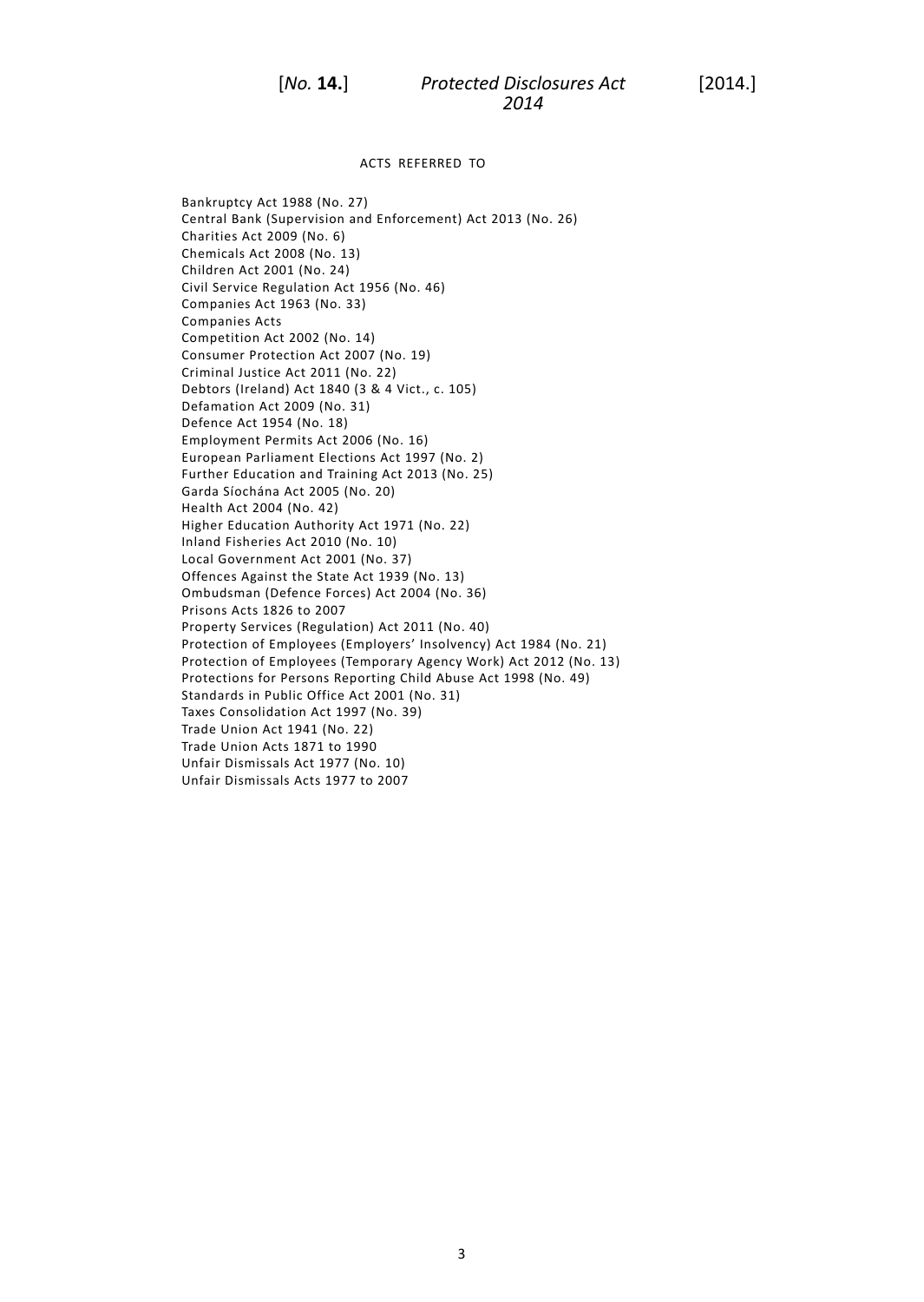

*Number* 14 *of* 2014

## **PROTECTED DISCLOSURES ACT 2014**

### **REVISED**

### **Updated to 24 September 2020**

An Act to make provision for and in connection with the protection of persons from the taking of action against them in respect of the making of certain disclosures in the public interest and for connected purposes.

[8 *th July*, 2014]

### **Be it enacted by the Oireachtas as follows:**

#### **Annotations**

### **Editorial Notes:**

**E1** Code of practice in relation to Act declared (28.10.2015) by *Industrial Relations Act 1990 (Code of Practice on Protected Disclosures Act 2014) (Declaration) Order 2015* (S.I. No. 464 of 2015).

## PART 1

### PRELIMINARY AND GENERAL

#### **Short title and commencement 1.** (1) This Act may be cited as the *Protected Disclosures Act 2014*.

(2) This Act comes into operation on such day or days as the Minister may appoint by order or orders either generally or with reference to any particular purpose or provision and different days may be so appointed for different purposes or different provisions.

#### **Annotations**

#### **Editorial Notes:**

**E2** Power pursuant to subs. (2) exercised (15.07.2014) by *Protected Disclosures Act 2014 (Commencement) Order 2014* (S.I. No. 327 of 2014).

2. The 15th day of July 2014 is appointed as the day on which the Protected Disclosures Act 2014 (No. 14 of 2014) comes into operation.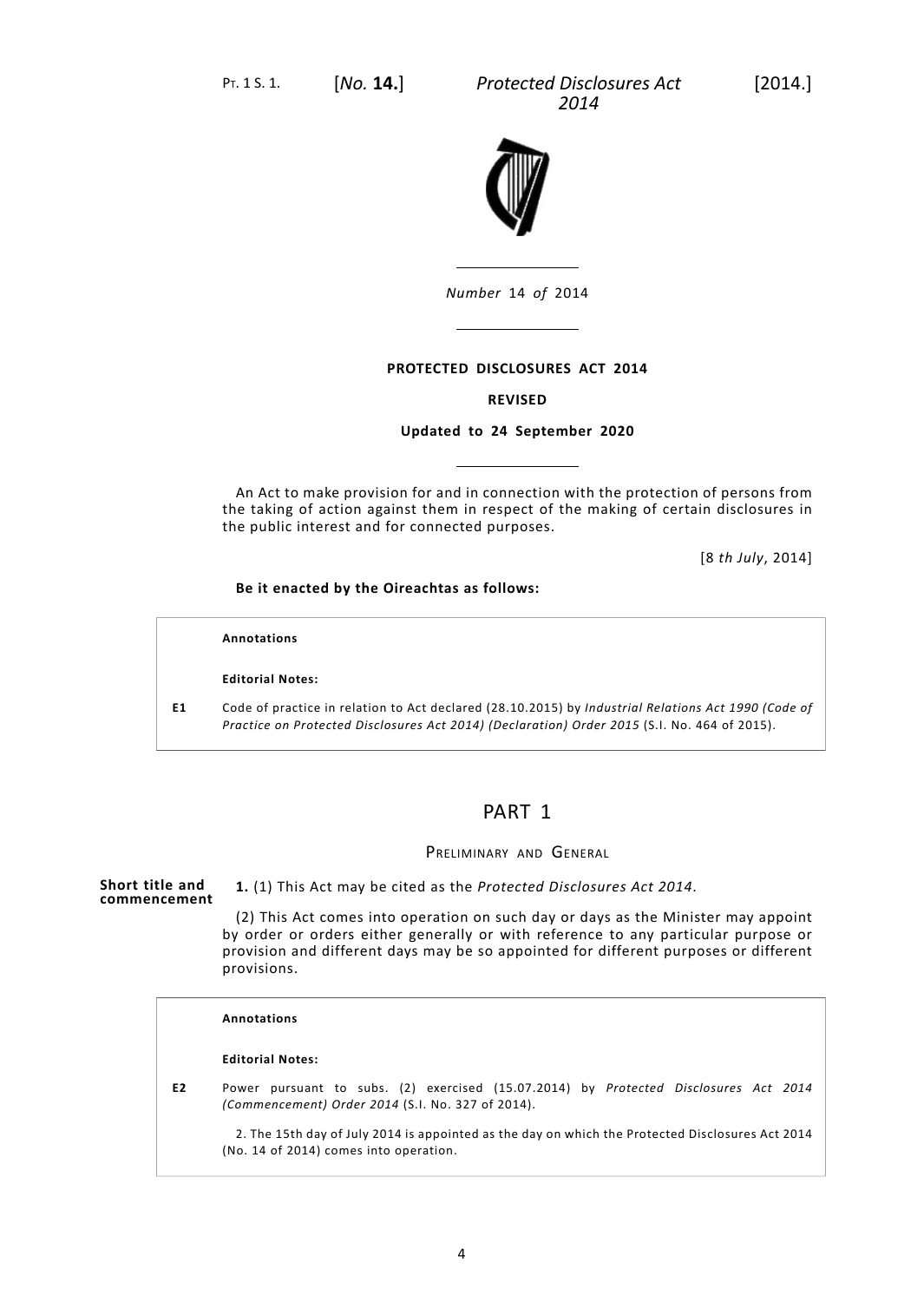**Provision for review**

**2.** The Minister shall—

- (a) not later than the end of the period of 3 years beginning on the day on which this Act is passed, commence a review of the operation of this Act, and
- (b) not more than 12 months after the end of that period, make a report to each House of the Oireachtas of the findings made on the review and of the conclusions drawn from the findings.

### **Interpretation 3.** (1) In this Act—

"contract of employment" means contract of service or apprenticeship, whether express or implied, and (if express) whether oral or in writing;

"disclosure", in a case in which information disclosed is information of which the person receiving the information is already aware, means bringing to the person's attention;

"educational establishment" means any university, college, school or other educational establishment;

"employee" has the meaning given by section 1 of the Unfair Dismissals Act 1977 and includes an individual who is deemed to be an employee by virtue of *subsection (2) (a)*;

"employer", in relation to a worker, means, subject to *subsection (2) (c)*—

- (a) in the case of an individual who is a worker by virtue of paragraph(a) of the definition of that term, the person with whom the worker entered into, or for whom the worker works or worked under, the contract of employment,
- (b) in the case of an individual who is a worker by virtue of paragraph (b) of the definition of that term, the person with whom the worker entered into, or works or worked under, the contract,
- (c) in the case of an individual who is a worker by virtue of paragraph (c) of the definition of that term—
	- (i) the person for whom the worker works or worked, or
	- (ii) the person by whom the individual is or was introduced or supplied to do the work,
	- or
- (d) in the case of an individual who is a worker by virtue of paragraph (d) of the definition of that term, the person who provides or provided the work experience or training;

"Minister" means the Minister for Public Expenditure and Reform;

"penalisation" means any act or omission that affects a worker to the worker's detriment, and in particular includes—

- (a) suspension, lay-off or dismissal,
- (b) demotion or loss of opportunity for promotion,
- (c) transfer of duties, change of location of place of work, reduction in wages or change in working hours,
- (d) the imposition or administering of any discipline, reprimand or other penalty (including a financial penalty),
- (e) unfair treatment,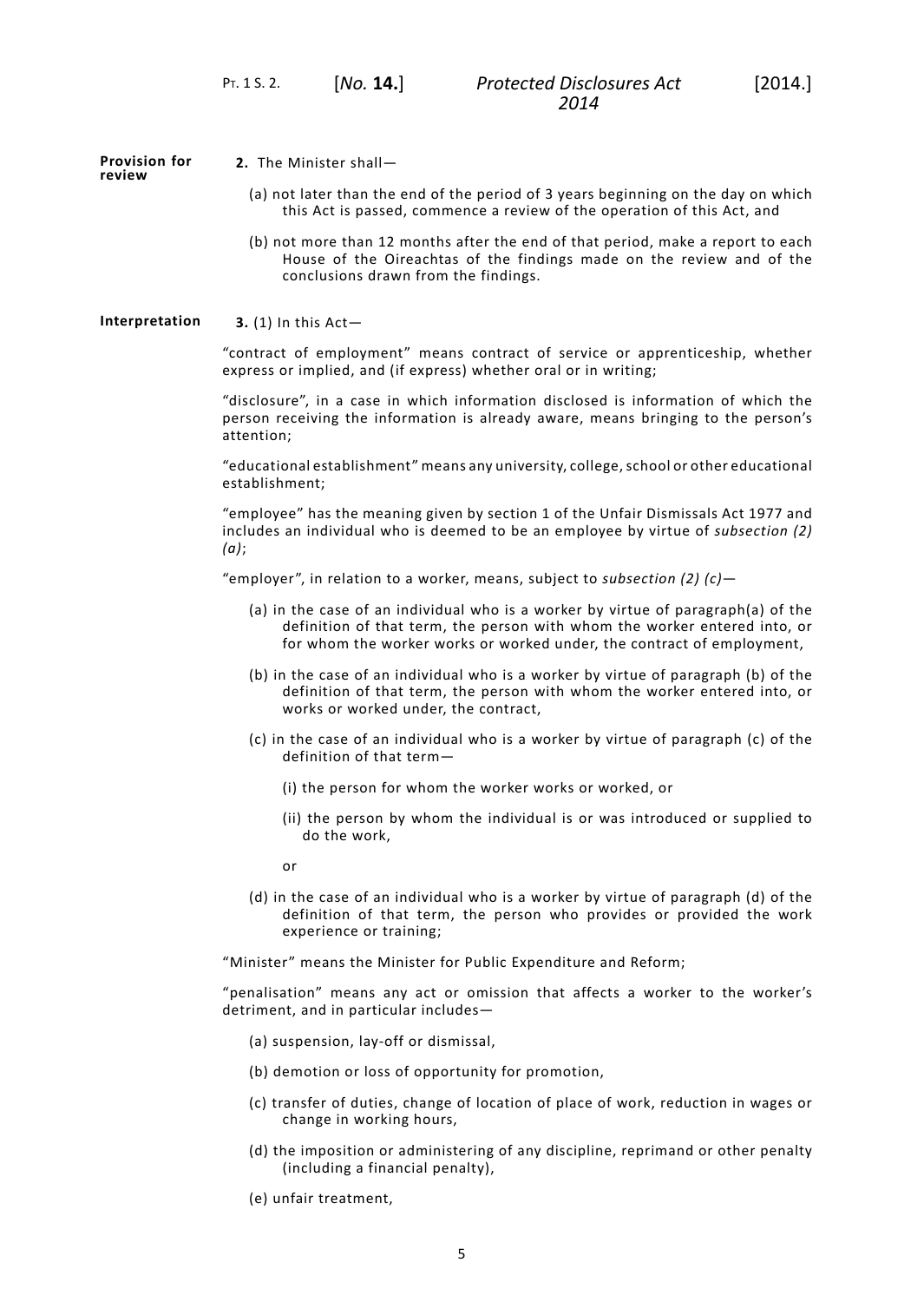PT. 1 S. 3. [*No.* **14.**]

- (f) coercion, intimidation or harassment,
- (g) discrimination, disadvantage or unfair treatment,
- (h) injury, damage or loss, and
- (i) threat of reprisal;

"protected disclosure" shall be construed in accordance with *[section](#page-10-0) 5*;

"public body" means—

- (a) a Department of State,
- (b) a local authority within the meaning of the Local Government Act 2001,
- (c) any other entity established by or under any enactment (other than the Companies Acts), statutory instrument or charter or any scheme administered by a Minister of the Government,
- (d) a company (within the meaning of the Companies Acts) a majority of the shares in which are held by or on behalf of a Minister of the Government,
- (e) a subsidiary (within the meaning of the Companies Acts) of such a company,
- (f) an entity established or appointed by the Government or a Minister of the Government,
- (g) any entity (other than one within *paragraph (e)*) that is directly or indirectly controlled by an entity within any of *paragraphs (b)* to *(f)*,
- (h) an entity on which any functions are conferred by or under any enactment (other than the Companies Acts), statutory instrument or charter, or
- (i) an institution of higher education (within the meaning of the Higher Education Authority Act 1971) in receipt of public funding;

"relevant information" shall be construed in accordance with *[section](#page-10-0) 5(2)*;

"relevant wrongdoing" shall be construed in accordance with *subsections (3)* to *(5)* of *[section](#page-10-0) 5*;

"trade union official" means an official of a trade union licensed under the Trade Union Acts 1871 to 1990;

"worker" means an individual who—

- (a) is an employee,
- (b) entered into or works or worked under any other contract, whether express or implied and (if it is express) whether oral or in writing, whereby the individual undertook to do or perform (whether personally or otherwise) any work or services for another party to the contract for the purposes of that party's business,
- (c) works or worked for a person in circumstances in which—
	- (i) the individual is introduced or supplied to do the work by a third person, and
	- (ii) the terms on which the individual is engaged to do the work are or were in practice substantially determined not by the individual but by the person for whom the individual works or worked, by the third person or by both of them,
	- or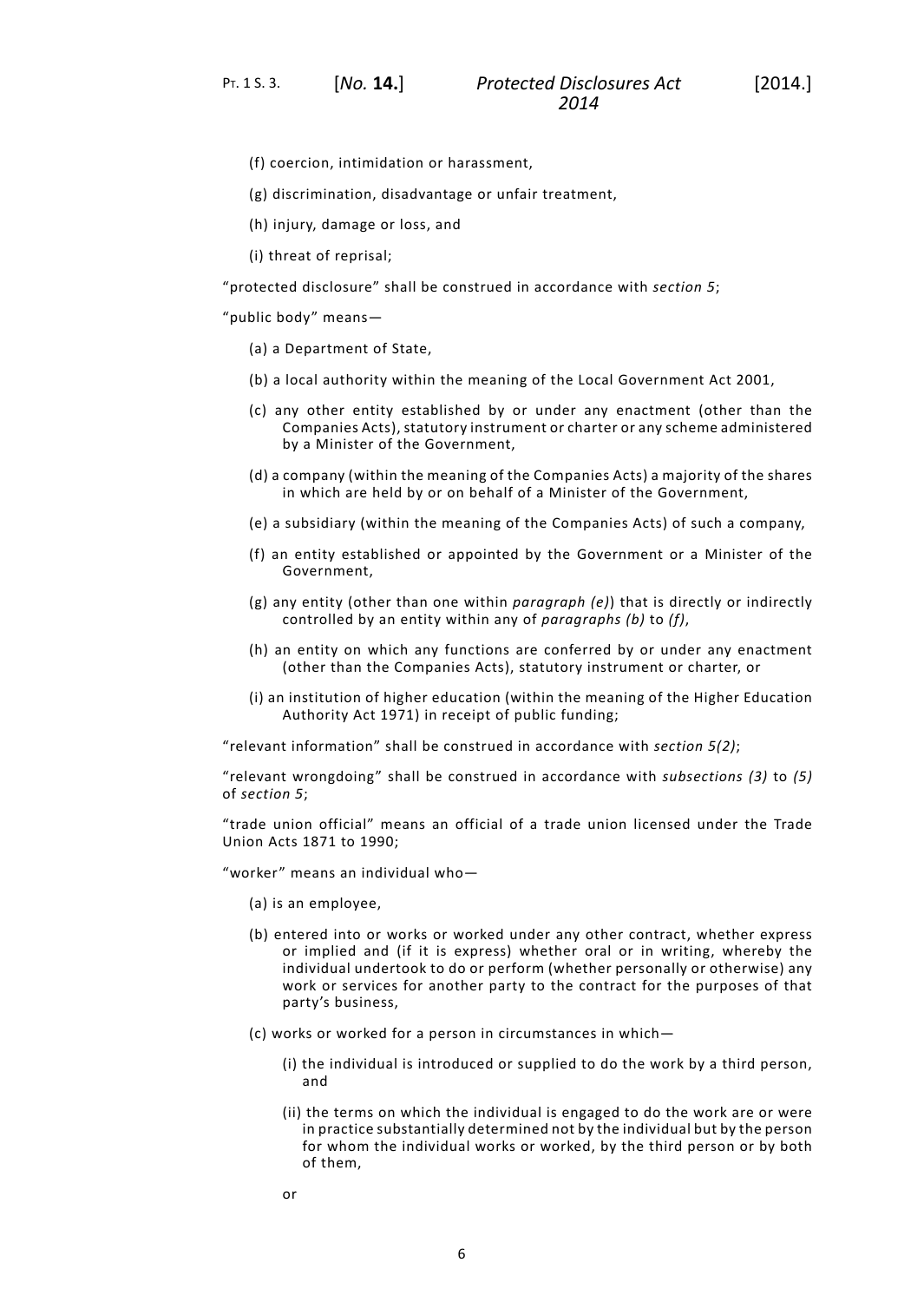- (d) is or was provided with work experience pursuant to a training course or programme or with training for employment (or with both) otherwise than—
	- (i) under a contract of employment, or
	- (ii) by an educational establishment on a course provided by the establishment, and includes an individual who is deemed to be a worker by virtue of *subsection (2) (b)* and any reference to a worker being employed or to employment shall be construed accordingly.
- (2) For the purposes of this Act—
	- (a) an individual who is or was—
		- (i) a member of the Garda Síochána, or
		- (ii) a civil servant (within the meaning of the Civil Service Regulation Act 1956),

is deemed to be an employee,

- (b) an individual who is or was a member of the Permanent Defence Force (within the meaning of the Defence Act 1954) or the Reserve Defence Force (within the meaning of that Act) is deemed to be a worker,
- (c) "employer"—
	- (i) in relation to a member of the Garda Síochána (other than the Commissioner of the Garda Síochána), means the Commissioner of the Garda Síochána;
	- (ii) in relation to a civil servant (within the meaning aforesaid), has the meaning given by section 2A(2) of the Unfair Dismissals Act 1977;
	- (iii) in relation to a member of the Permanent Defence Force or the Reserve Defence Force (both within the meaning aforesaid), means the Minister for Defence.
- **Expenses 4.** The expenses incurred by the Minister under this Act shall be paid out of moneys provided by the Oireachtas.

## PART 2

#### PROTECTED DISCLOSURES

**Protected disclosures**

<span id="page-10-0"></span>**5.** (1) For the purposes of this Act "protected disclosure" means, subject to F1**[***subsections (6)* and *(7A)***]** and *[sections](#page-18-0) 17* and *[18](#page-19-0)*, a disclosure of relevant information (whether before or after the date of the passing of this Act) made by a worker in the manner specified in *[section](#page-12-0) 6*, *[7](#page-12-1)*, *[8](#page-13-0)*, *[9](#page-13-1)* or *[10](#page-13-2)*.

- (2) For the purposes of this Act information is "relevant information" if—
	- (a) in the reasonable belief of the worker, it tends to show one or more relevant wrongdoings, and
	- (b) it came to the attention of the worker in connection with the worker's employment.
- (3) The following matters are relevant wrongdoings for the purposes of this Act—

(a) that an offence has been, is being or is likely to be committed,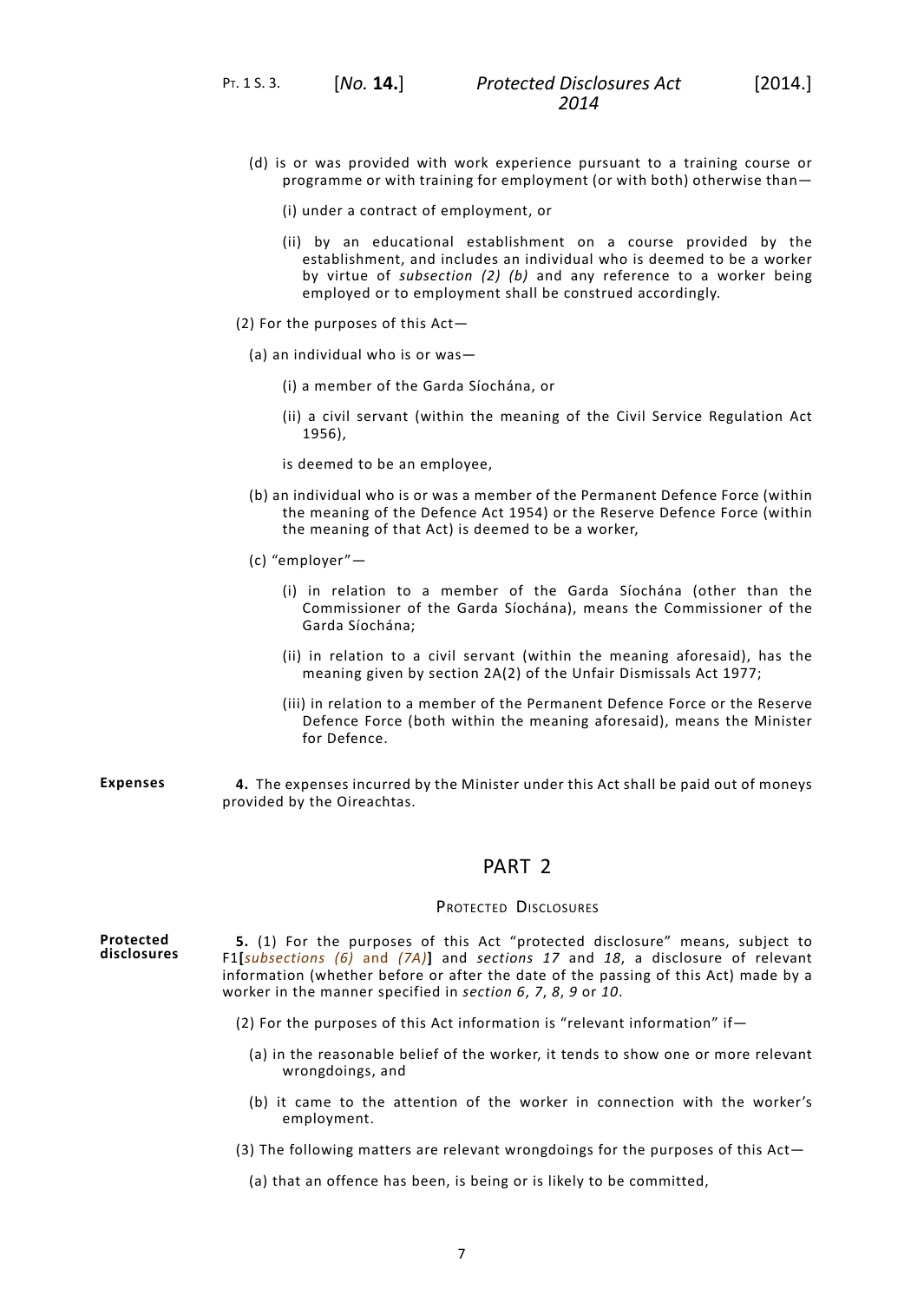PT. 2 S. 5. [*No.* **14.**]

- (b) that a person has failed, is failing or is likely to fail to comply with any legal obligation, other than one arising under the worker's contract of employment or other contract whereby the worker undertakes to do or perform personally any work or services,
- (c) that a miscarriage of justice has occurred, is occurring or is likely to occur,
- (d) that the health or safety of any individual has been, is being or is likely to be endangered,
- (e) that the environment has been, is being or is likely to be damaged,
- (f) that an unlawful or otherwise improper use of funds or resources of a public body, or of other public money, has occurred, is occurring or is likely to occur,
- (g) that an act or omission by or on behalf of a public body is oppressive, discriminatory or grossly negligent or constitutes gross mismanagement, or
- (h) that information tending to show any matter falling within any of the preceding paragraphs has been, is being or is likely to be concealed or destroyed.

(4) For the purposes of *subsection (3)* it is immaterial whether a relevant wrongdoing occurred, occurs or would occur in the State or elsewhere and whether the law applying to it is that of the State or that of any other country or territory.

(5) A matter is not a relevant wrongdoing if it is a matter which it is the function of the worker or the worker's employer to detect, investigate or prosecute and does not consist of or involve an act or omission on the part of the employer.

(6) A disclosure of information in respect of which a claim to legal professional privilege could be maintained in legal proceedings is not a protected disclosure if it is made by a person to whom the information was disclosed in the course of obtaining legal advice.

(7) F1**[**Subject to *subsection (7A)*, the motivation**]** for making a disclosure is irrelevant to whether or not it is a protected disclosure.

F2**[**(7A) Where a worker, referred to in *subsection (1)*, makes a disclosure of relevant information in the manner specified by that subsection, and in respect of that disclosure of relevant information it is alleged that the disclosure concerned the unlawful acquisition, use or disclosure of a trade secret (within the meaning of the European Union (Protection of Trade Secrets) Regulations 2018 (S.I. No. 188 of 2018)), such disclosure is a protected disclosure provided that the worker has acted for the purposes of protecting the general public interest.**]**

(8) In proceedings involving an issue as to whether a disclosure is a protected disclosure it shall be presumed, until the contrary is proved, that it is.

#### **Annotations**

#### **Amendments:**

- **F1** Substituted (9.06.2018) by *European Union (Protection of Trade Secrets) Regulations 2018* (S.I. No. 188 of 2018), reg. 7(a), (b), in effect as per reg. 1(2).
- **F2** Inserted (9.06.2018) by *European Union (Protection of Trade Secrets) Regulations 2018* (S.I. No. 188 of 2018), reg. 7(c), in effect as per reg. 1(2).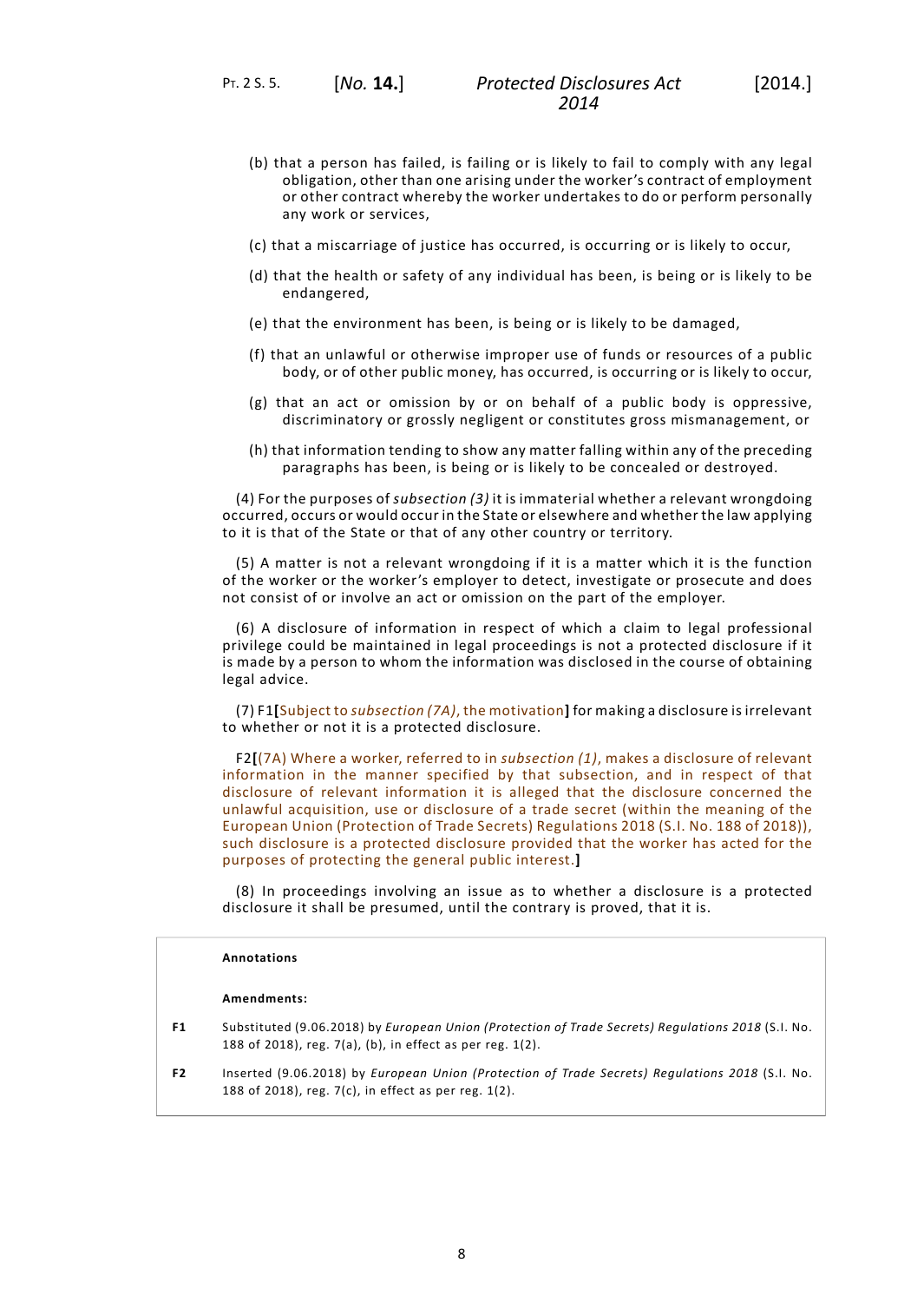PT. 2 S. 6. [*No.* **14.**]

makes it—

**Disclosure to employer or other responsible person**

(a) to the worker's employer, or

(b) where the worker reasonably believes that the relevant wrongdoing which the disclosure tends to show relates solely or mainly—

<span id="page-12-0"></span>**6.** (1) A disclosure is made in the manner specified in this section if the worker

- (i) to the conduct of a person other than the worker's employer, or
- (ii) to something for which a person other than the worker's employer has legal responsibility,
- to that other person.

<span id="page-12-1"></span>(2) A worker who, in accordance with a procedure the use of which by the worker is authorised by the worker's employer, makes a disclosure to a person other than the employer is to be treated for the purposes of this Act as making the disclosure to the employer.

**Disclosure to prescribed person**

**7.** (1) A disclosure is made in the manner specified in this section if the worker—

(a) makes the disclosure to a person prescribed under *subsection (2) (a)*, and

- (b) reasonably believes—
	- (i) that the relevant wrongdoing falls within the description of matters in respect of which the person is prescribed under *subsection (2) (b)*, and
	- (ii) that the information disclosed, and any allegation contained in it, are substantially true.
- (2) The Minister may by order—
	- (a) prescribe such persons as, by reason of the nature of their responsibilities or functions, appear appropriate to be recipients of disclosures of relevant wrongdoings falling within the description of matters in respect of which they are prescribed, and
	- (b) prescribe in respect of each prescribed person such description of matters as appears appropriate by reason of the nature of the responsibilities or functions of the person.

(3) Every order under *subsection (2)* shall be laid before each House of the Oireachtas as soon as may be after it is made and, if a resolution annulling the order is passed by either such House within the next 21 days on which that House has sat after the order is laid before it, the order shall be annulled accordingly, but without prejudice to the validity of anything previously done under the order.

#### **Annotations**

#### **Editorial Notes:**

- **E3** Power pursuant to subs. (2) exercised (24.09.2020) by *Protected Disclosures Act 2014 (Disclosure to Prescribed Persons) Order 2020* (S.I. No. 367 of 2020).
- **E4** Previous affecting provision: power pursuant to subs. (2) exercised (5.09.2016) by *Protected Disclosures Act 2014 (Disclosure to Prescribed Persons) Order 2016* (S.I. No. 490 of 2016); revoked (24.09.2020) by *Protected Disclosures Act 2014 (Disclosure to Prescribed Persons) Order 2020* (S.I. No. 367 of 2020), art. 3(c).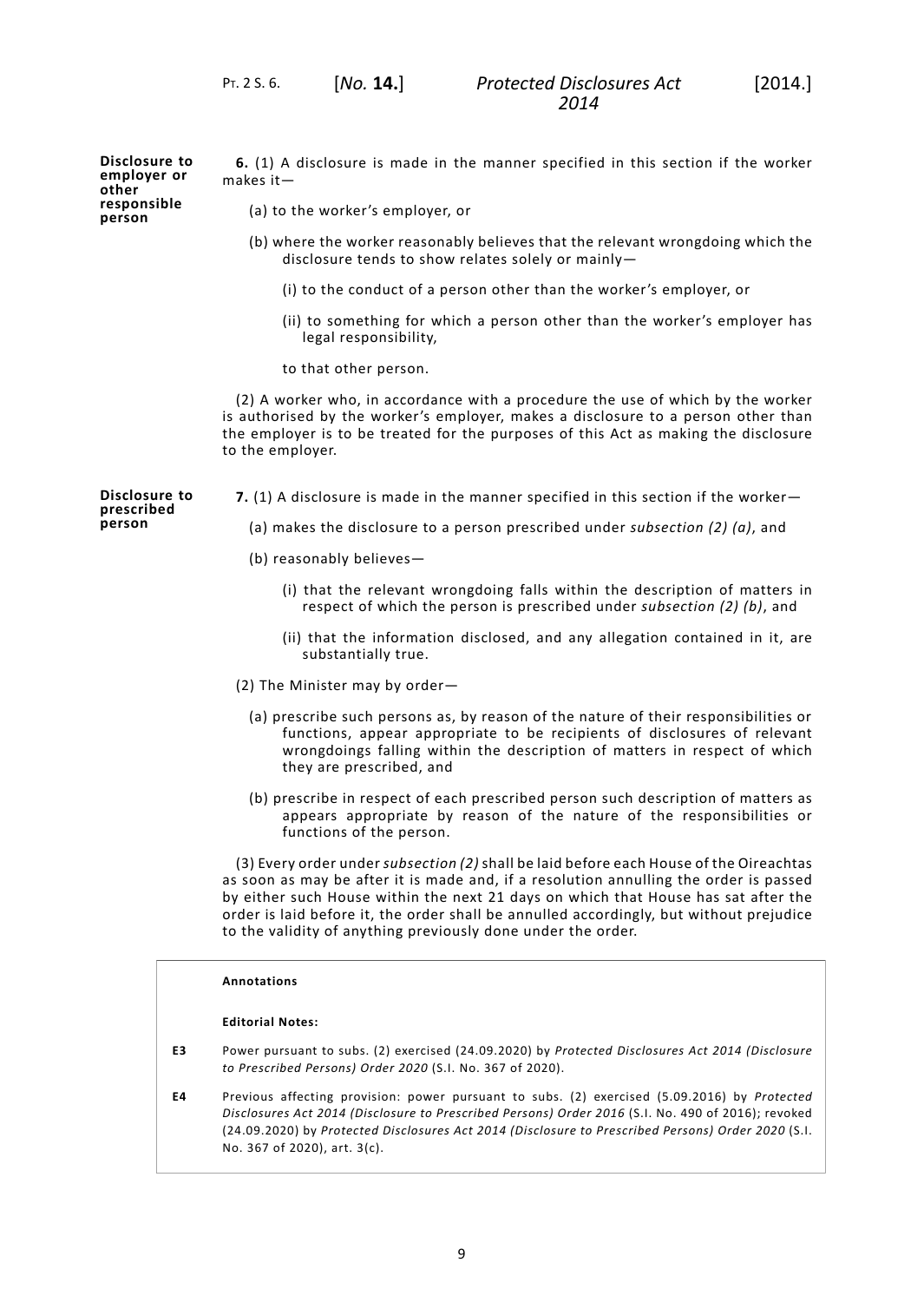PT. 2 S. 7. [*No.* **14.**]

| E5. | Previous affecting provision: power pursuant to subs. (2) exercised (19.10.2015) by Protected                                                                                                                                                                                         |
|-----|---------------------------------------------------------------------------------------------------------------------------------------------------------------------------------------------------------------------------------------------------------------------------------------|
|     | Disclosures Act 2014 (Disclosure to Prescribed Persons) Order 2015 (S.I. No. 448 of 2015); revoked                                                                                                                                                                                    |
|     | (24.09.2020) by Protected Disclosures Act 2014 (Disclosure to Prescribed Persons) Order 2020 (S.I.                                                                                                                                                                                    |
|     | No. 367 of 2020). art. 3(b).                                                                                                                                                                                                                                                          |
| --  | $D_{1}$ , $D_{2}$ , $D_{3}$ , $D_{4}$ , $D_{5}$ , $D_{5}$ , $D_{6}$ , $D_{7}$ , $D_{8}$ , $D_{1}$ , $D_{1}$ , $D_{2}$ , $D_{3}$ , $D_{4}$ , $D_{5}$ , $D_{6}$ , $D_{7}$ , $D_{8}$ , $D_{9}$ , $D_{1}$ , $D_{1}$ , $D_{2}$ , $D_{3}$ , $D_{4}$ , $D_{5}$ , $D_{6}$ , $D_{7}$ , $D_{8}$ |

<span id="page-13-0"></span>**E6** Previous affecting provision: power pursuant to subs. (2) exercised (23.07.2014) by *Protected Disclosures Act 2014 (Section 7(2)) Order 2014* (S.I. No. 339 of 2014); revoked (24.09.2020) by *Protected Disclosures Act 2014 (Disclosure to Prescribed Persons) Order 2020* (S.I. No. 367 of 2020), art. 3(a).

<span id="page-13-2"></span><span id="page-13-1"></span>**Disclosure to Minister 8.** A disclosure is made in the manner specified in this section if— (a) the worker is or was employed in a public body, and (b) the disclosure is made to a Minister of the Government on whom any function relating to the public body is conferred or imposed by or under any enactment. **Disclosure to legal adviser 9.** A disclosure is made in the manner specified in this section if it is made by the worker in the course of obtaining legal advice (including advice relating to the operation of this Act) from a barrister, solicitor, trade union official or official of an excepted body (within the meaning of section 6 of the Trade Union Act 1941). **Disclosure in other cases 10.** (1) A disclosure is made in the manner specified in this section if it is made otherwise than in the manner specified in *[sections](#page-12-0) 6* to *9* and— (a) the worker reasonably believes that the information disclosed, and any allegation contained in it, are substantially true, (b) the disclosure is not made for personal gain, (c) any one or more of the conditions in *subsection (2)* is met, and (d) in all the circumstances of the case, it is reasonable for the worker to make the disclosure. (2) The conditions referred to in *subsection (1)(c)* are— (a) that, at the time the worker makes the disclosure, the worker reasonably believes that the worker will be subjected to penalisation by the worker's employer if the worker makes a disclosure in the manner specified in *[section](#page-12-0) [6](#page-12-0)*, *[7](#page-12-1)* or *[8](#page-12-0)*, (b) that, in a case where no relevant person is prescribed for the purposes of *[section](#page-12-1) 7* in relation to the relevant wrongdoing, the worker reasonably believes that it is likely that evidence relating to the relevant wrongdoing will be concealed or destroyed if the worker makes a disclosure in the manner specified in *[section](#page-12-0) 6*, (c) that the worker has previously made a disclosure of substantially the same information— (i) in the manner specified in *[section](#page-12-0) 6*, or (ii) in the manner specified in *[section](#page-12-1) 7* or *[8](#page-13-0)*, and (d) that the relevant wrongdoing is of an exceptionally serious nature.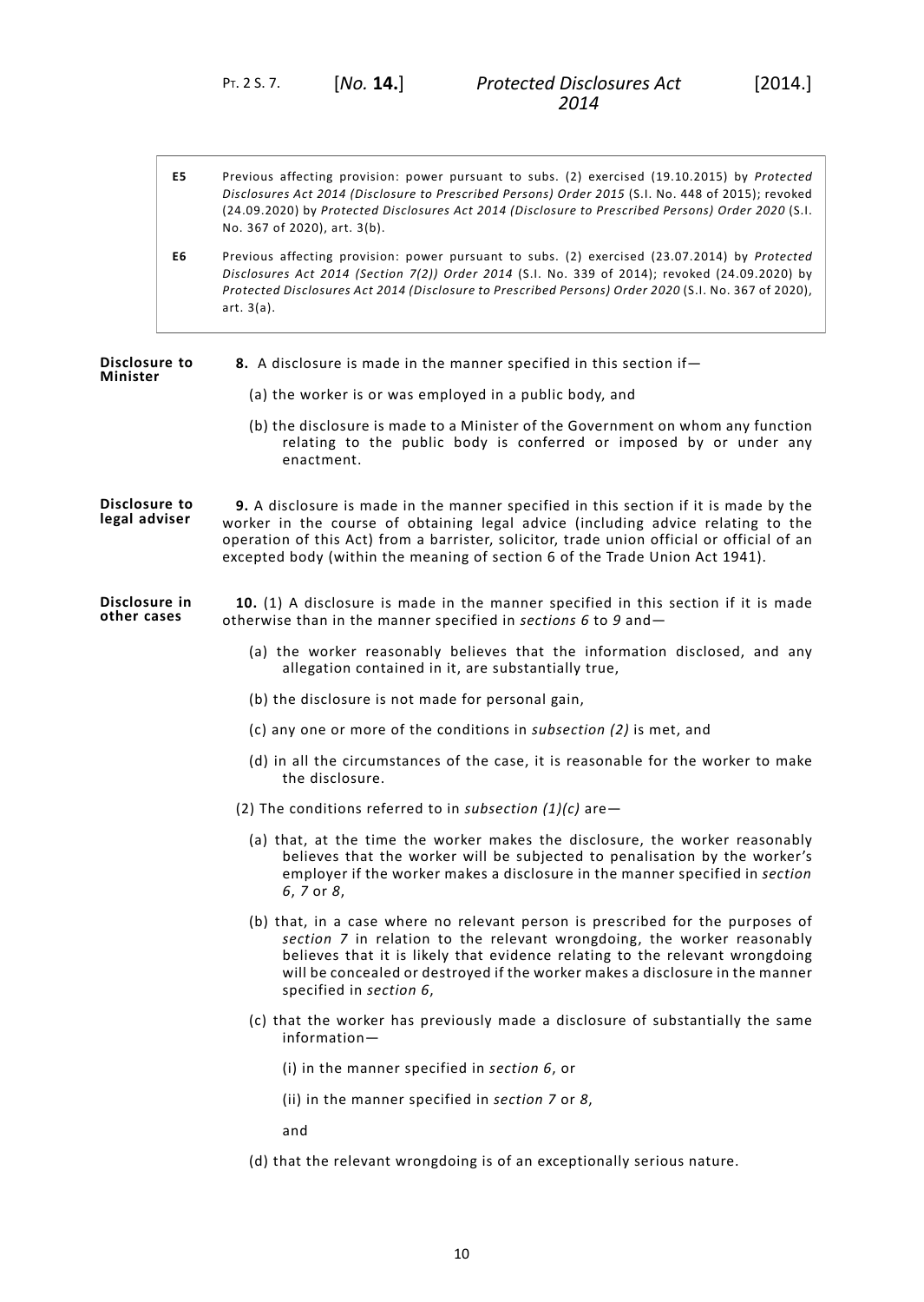PT. 2 S. 10. [*No.* **14.**]

(3) In determining for the purposes of *subsection (1)(d)* whether it is reasonable for the worker to make the disclosure regard shall be had, in particular, to—

- (a) the identity of the person to whom the disclosure is made,
- (b) in a case falling within *subsection (2) (a)*, *(b)* or *(c)*, the seriousness of the relevant wrongdoing,
- (c) in a case falling within *subsection (2)(a)*, *(b)* or *(c)*, whether the relevant wrongdoing is continuing or is likely to occur in the future,
- (d) in a case falling within *subsection (2)(c)*, any action which the employer of the worker or the person to whom the previous disclosure was made has taken or might reasonably be expected to have taken as a result of the previous disclosure, and
- (e) in a case falling within *subsection (2)(c)(i)*, whether in making the disclosure to the employer the worker complied with any procedure the use of which by the worker was authorised by the employer.

(4) For the purposes of this section a subsequent disclosure may be regarded as a disclosure of substantially the same information as that disclosed by a previous disclosure as mentioned in *subsection (2)(c)* even though the subsequent disclosure extends to information about action taken or not taken by any person as a result of the previous disclosure.

(5) In *subsection (1)(b)* "personal gain" excludes any reward payable under or by virtue of any enactment.

# PART 3

#### **PROTECTIONS**

**Protection of employees from dismissal for having made protected disclosure**

<span id="page-14-0"></span>**11.** (1) The Unfair Dismissals Act 1977 is amended—

(a) in section 1 by inserting the following definitions:

- " 'protected disclosure' has the meaning given by the *Protected Disclosures Act 2014*;
- 'relevant wrongdoing' has the meaning given by the *Protected Disclosures Act 2014*;";
- (b) in section 6 by inserting the following paragraph after paragraph (b) of subsection (2):

"(ba) the employee having made a protected disclosure,";

- (c) in section 6 by inserting the following subsection after subsection (2C):
	- "(2D) Sections 3 and 4 do not apply to a case falling within paragraph (ba) of subsection (2) and that paragraph applies to a person who would otherwise be excluded from this Act by any of paragraphs (a) to (c) and (e) to (k) of section  $2(1).$ ";
- (d) in section 7 by inserting the following subsection after subsection (1):
	- "(1A) In relation to a case falling within section 6(2)(ba) the reference in subsection (1)(c)(i) to 104 weeks has effect as if it were a reference to 260 weeks.";

and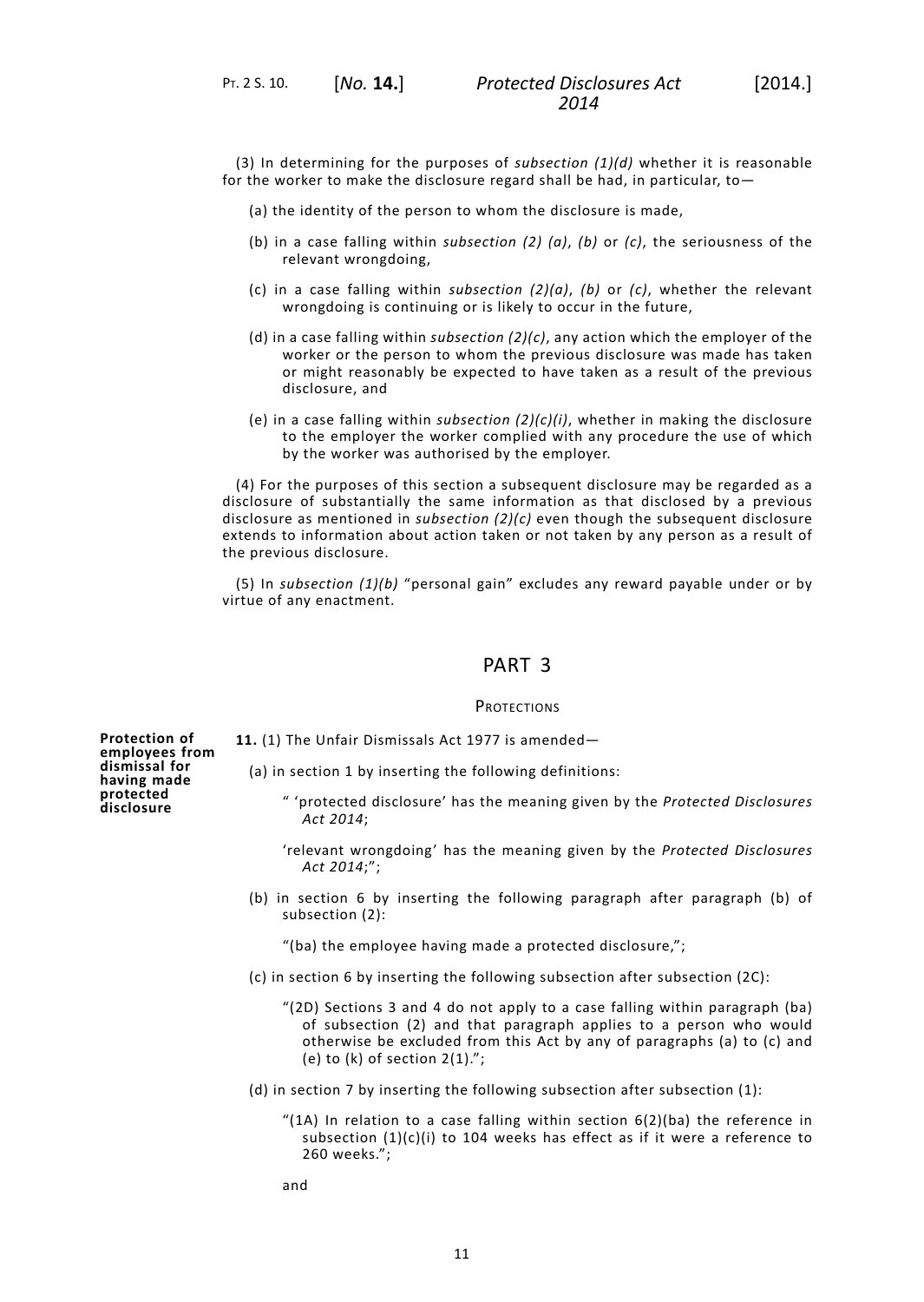PT. 3 S. 11. [*No.* **14.**]

(e) in section 7 by inserting the following subsection after subsection (2A):

"(2B) Where—

- (a) the dismissal of an employee results wholly or mainly from the employee having made a protected disclosure, and
- (b) the investigation of the relevant wrongdoing concerned was not the sole or main motivation for making the disclosure,
- the amount of compensation that is just and equitable may be up to 25 per cent less than the amount that it would otherwise be.".

<span id="page-15-0"></span>(2) *[Schedule](#page-23-0) 1* contains provisions for interim relief in cases where a claim is brought for redress for a dismissal which is an unfair dismissal by virtue of section 6(2)(ba) (inserted by *subsection (1)*) of the Unfair Dismissals Act 1977.

**Other protection of employees from penalisation for having made protected disclosure**

**12.** (1) An employer shall not penalise or threaten penalisation against an employee, or cause or permit any other person to penalise or threaten penalisation against an employee, for having made a protected disclosure.

(2) *Subsection (1)* does not apply to the dismissal of an employee to whom section 6(2)(ba) of the Unfair Dismissals Act 1977 applies.

(3) *[Schedule](#page-26-0) 2* shall have effect in relation to an alleged contravention of *subsection (1)* .

(4) *Subsection (3)* does not apply in relation to the penalisation of an employee if the employee is within paragraph (d) of section 2(1) of the Unfair Dismissals Act 1977.

(5) Any person who, on examination authorised under *paragraph 3(1)* of *[Schedule](#page-26-0) [2](#page-26-0)*, wilfully makes any material statement which the person knows to be false or does not believe to be true commits an offence and is liable on summary conviction to a class A fine or imprisonment for a term not exceeding 12 months or both.

(6) A person to whom a notice under *paragraph 3(2)* of *[Schedule](#page-26-0) 2* has been given and who refuses or wilfully neglects to attend in accordance with the notice or who, having so attended, refuses to give evidence or refuses or wilfully fails to produce any document to which the notice relates commits an offence and is liable on summary conviction to a class A fine.

(7) A document purporting to be signed by the chairperson or a deputy chairperson of the Labour Court stating that—

- (a) a person named in the document was, by a notice under *paragraph 3(2)* of *[Schedule](#page-26-0) 2*, required to attend before the Labour Court on a day and at a time and place specified in the document, to give evidence or produce a document, or both, and
- (b) a sitting of the Labour Court was held on that day and at that time and place, and the person did not attend before the Labour Court pursuant to the notice or, having so attended, refused to give evidence or refused or wilfully failed to produce the document, shall, in a prosecution of the person for an offence under *subsection (6)* , be evidence of the matters so stated without further proof unless the contrary is shown.

(8) Summary proceedings for an offence under *subsection (5)* or *(6)* may be brought and prosecuted by the Minister for Jobs, Enterprise and Innovation.

(9) Where an offence under *subsection (5)* or *(6)* is committed by a body corporate and it is proved that the offence was committed with the consent or connivance, or was attributable to any wilful neglect, of a person who was a director, manager, secretary or other officer of the body corporate, or a person purporting to act in that capacity, that person, as well as the body corporate, is guilty of an offence and may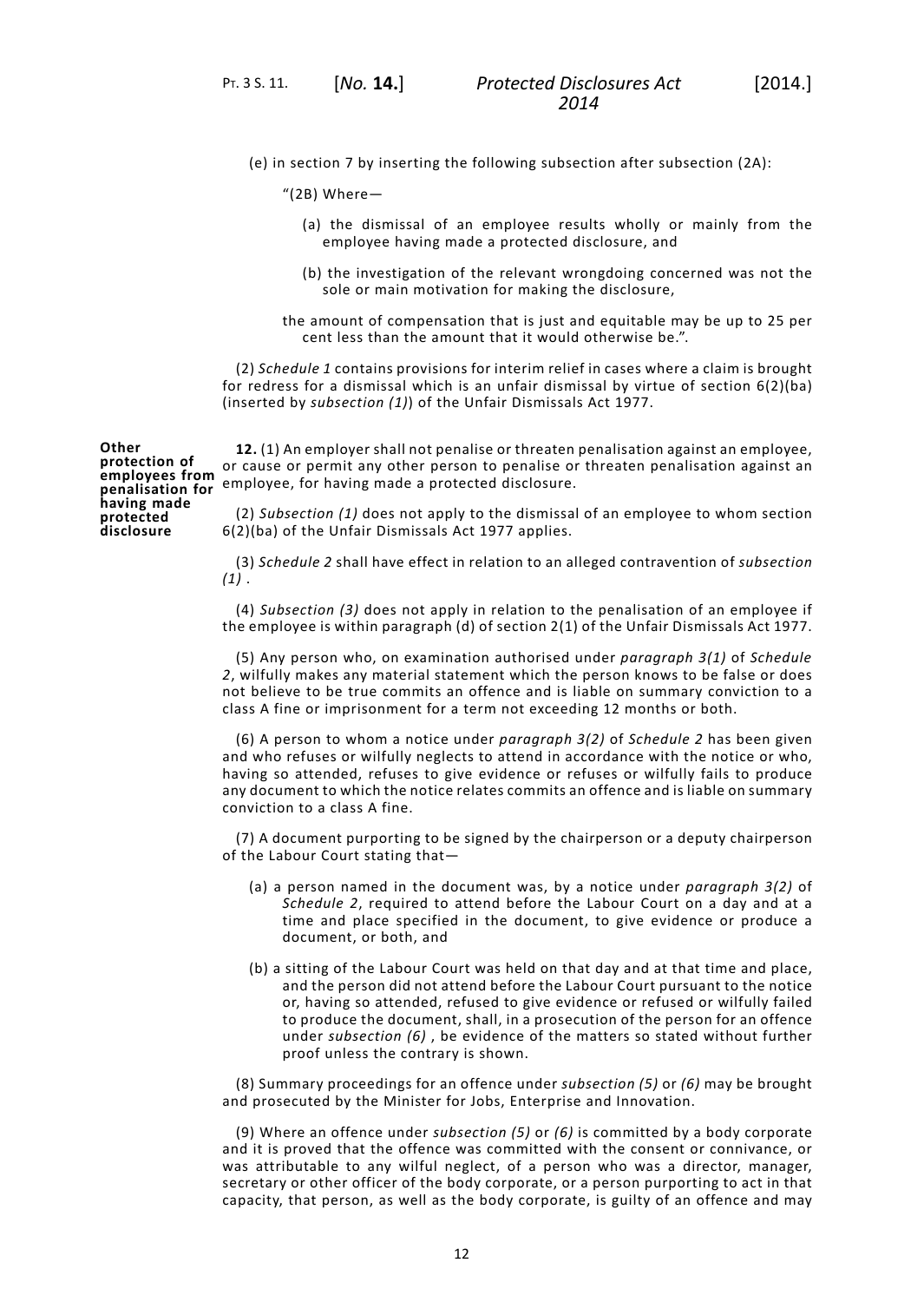PT. 3 S. 12. [*No.* **14.**]

be proceeded against and punished as if he or she were guilty of the first-mentioned offence.

(10) Where the affairs of a body corporate are managed by its members, *subsection (9)* applies in relation to the acts and defaults of a member in connection with his or her functions of management as if he or she were a director or manager of the body corporate.

|    | <b>Annotations</b>                                                                                                                                                                                                                                                                                                                                                                                                                                                                                                                                                                                                                                                                                                                                                                                                                             |
|----|------------------------------------------------------------------------------------------------------------------------------------------------------------------------------------------------------------------------------------------------------------------------------------------------------------------------------------------------------------------------------------------------------------------------------------------------------------------------------------------------------------------------------------------------------------------------------------------------------------------------------------------------------------------------------------------------------------------------------------------------------------------------------------------------------------------------------------------------|
|    | <b>Editorial Notes:</b>                                                                                                                                                                                                                                                                                                                                                                                                                                                                                                                                                                                                                                                                                                                                                                                                                        |
| E7 | Redress and appeal procedures for purposes of subs. (1) provided (1.10.2015) by Workplace<br>Relations Act 2015 (16/2015), ss. 41 and 44 and sch. 5 part 1 item 28, sch. 6 part 1 item 34 and<br>sch. 6 part 2 item 34, S.I. No. 410 of 2015.                                                                                                                                                                                                                                                                                                                                                                                                                                                                                                                                                                                                  |
| E8 | Subs. (1) included in definitions of "employment enactment" and "relevant enactment" (1.08.2015)<br>by Workplace Relations Act 2015 (16/2015), s. 2 and sch. 1 part 2 item 18, S.I. No. 338 of 2015,<br>with the following effects:                                                                                                                                                                                                                                                                                                                                                                                                                                                                                                                                                                                                            |
|    | • Authorised officers or inspectors under employment enactments deemed to be appointed under<br>Workplace Relations Act 2015 (16/2015), s. 26(2) and subject to termination under s. 26(4).<br>. Powers of inspectors for purposes of relevant enactments defined in Workplace Relations Act<br>2015 (16/2015), s. 27.<br>. Workplace Relations Commission, an inspector or an adjudication officer authorised to disclose<br>employer's registered number or employee's PPSN to enable Labour Court to perform functions<br>under relevant enactments by Workplace Relations Act 2015 (16/2015) s. 31(5).<br>. Power of Workplace Relations Commission and official body to disclose information to each other<br>concerning the commission of offence under relevant enactment provided by Workplace Relations<br>Act 2015 (16/2015), s. 32. |
|    | . Power of Workplace Relations Commission and contracting authority to disclose information to<br>each other concerning the commission of offence under employment enactment/ relevant<br>enactment provided by Workplace Relations Act 2015 (16/2015), s. 33.<br>. Powers of Minister to prosecute under relevant enactments transferred to Workplace Relations<br>Commission and references construed by Workplace Relations Act 2015 (16/2015), s. 37.<br>. Functions of EAT to hear claims under employment enactments transferred to Workplace Relations<br>Commission and references to EAT construed by Workplace Relations Act 2015 (16/2015) s.<br>66(1), (2), not commenced as of date of revision.                                                                                                                                  |

**Tort action for suffering detriment because of making protected disclosure**

**13.** (1) If a person causes detriment to another person because the other person or a third person made a protected disclosure, the person to whom the detriment is caused has a right of action in tort against the person by whom the detriment is caused.

- (2) A person may not both—
	- (a) pursue a right of action under *subsection (1)* against a person in respect of a matter, and
	- (b) in respect of the same matter make or present against the same person—
		- (i) a claim for redress under the Unfair Dismissals Acts 1977 to 2007,
		- (ii) a complaint under *[Schedule](#page-26-0) 2*, or
		- (iii) a complaint under section 114 of the Defence Act 1954 or section 6 of the Ombudsman (Defence Forces) Act 2004.
- (3) In *subsection (1)* "detriment" includes—
	- (a) coercion, intimidation or harassment,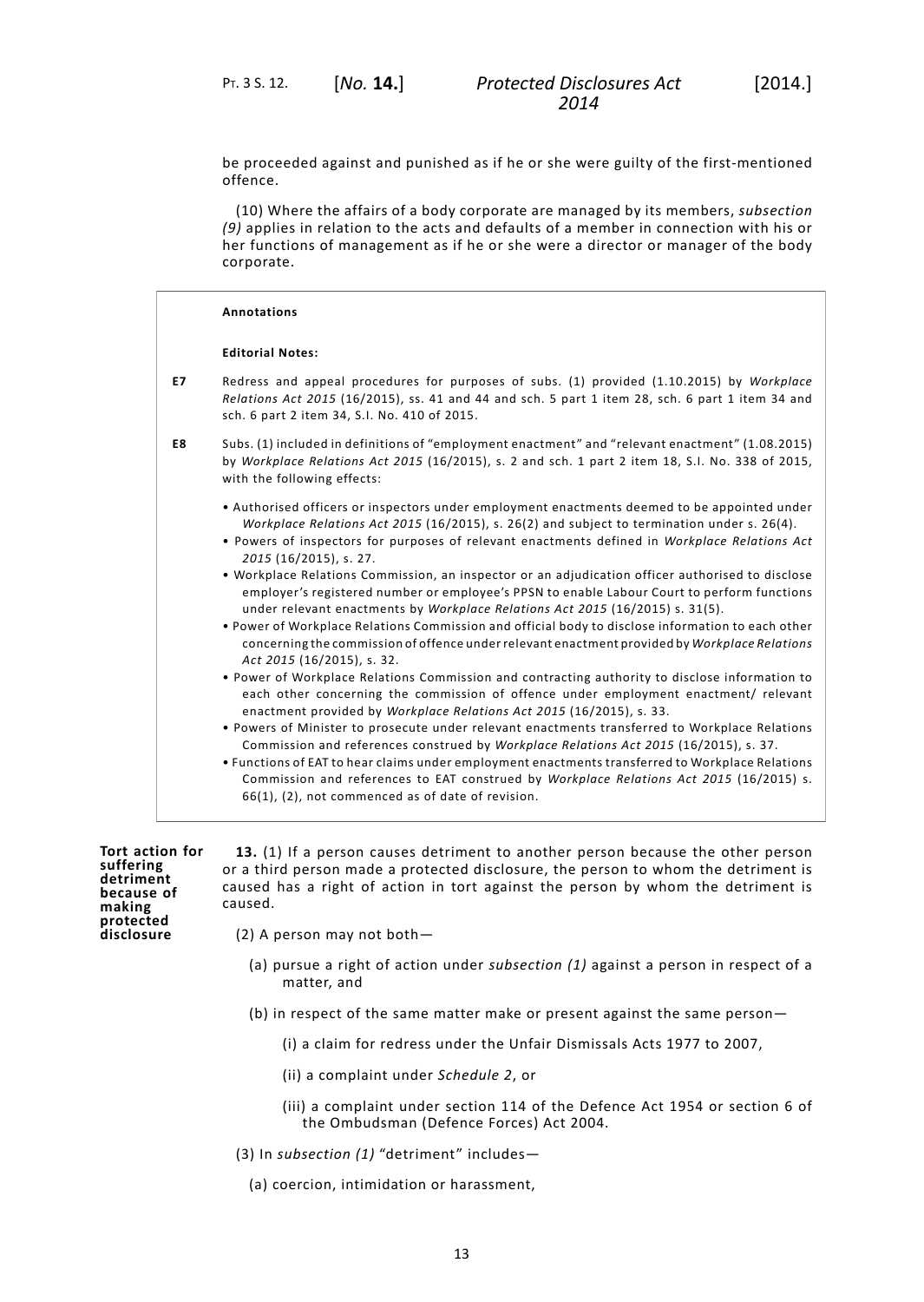- (b) discrimination, disadvantage or adverse treatment in relation to employment (or prospective employment),
- (c) injury, damage or loss, and
- (d) threat of reprisal.

**civil liability for making protected 14.** (1) No cause of action in civil proceedings, other than a defamation action (within the meaning of the Defamation Act 2009), shall lie against a person in respect of the making of a protected disclosure.

> (2) The Defamation Act 2009 is amended in Part 1 of Schedule 1 by inserting the following paragraph after paragraph 13:

> "13A. A protected disclosure within the meaning of the *Protected Disclosures Act 2014*.".

**Making protected disclosure not to constitute criminal offence** be, a protected disclosure. **15.** In a prosecution of a person for any offence prohibiting or restricting the disclosure of information it is a defence for the person to show that, at the time of the alleged offence, the disclosure was, or was reasonably believed by the person to

**Protection of identity of maker of protected disclosure 16.** (1) A person to whom a protected disclosure is made, and any person to whom a protected disclosure is referred in the performance of that person's duties, shall not disclose to another person any information that might identify the person by whom the protected disclosure was made.

- (2) *Subsection (1)* does not apply if—
	- (a) the person to whom the protected disclosure was made or referred shows that he or she took all reasonable steps to avoid so disclosing any such information,
	- (b) the person to whom the protected disclosure was made or referred reasonably believes that the person by whom the protected disclosure was made does not object to the disclosure of any such information,
	- (c) the person to whom the protected disclosure was made or referred reasonably believes that disclosing any such information is necessary for—
		- (i) the effective investigation of the relevant wrongdoing concerned,
		- (ii) the prevention of serious risk to the security of the State, public health, public safety or the environment, or
		- (iii) the prevention of crime or prosecution of a criminal offence,

or

(d) the disclosure is otherwise necessary in the public interest or is required by law.

(3) A failure to comply with *subsection (1)* is actionable by the person by whom the protected disclosure was made if that person suffers any loss by reason of the failure to comply.

## PART 4

### SPECIAL CASES

**Immunity from**

**disclosure**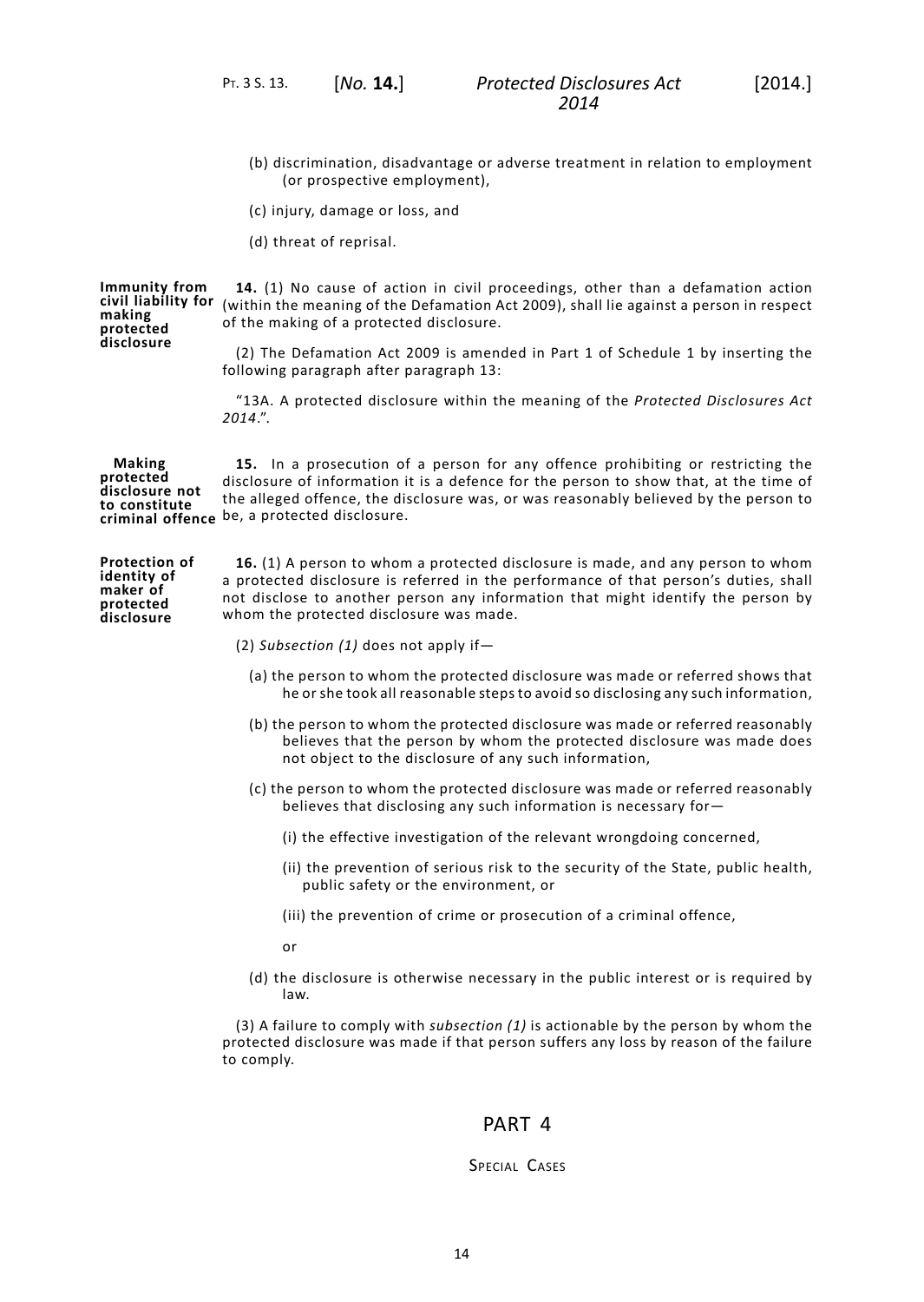**Law enforcement, etc. 17.** (1) This section applies to a disclosure of relevant information, other than a disclosure of relevant information to which *[section](#page-19-0) 18* applies, that might reasonably be expected to facilitate the commission of an offence or to prejudice or impair—

- <span id="page-18-0"></span>(a) the prevention, detection or investigation of offences, the apprehension or prosecution of offenders or the effectiveness of lawful methods, systems, plans or procedures employed for any of those matters,
- (b) the enforcement or administration of, or compliance with, any law,
- (c) lawful methods, systems, plans or procedures employed for ensuring the safety of the public or the safety or security of persons or property,
- (d) the fairness of proceedings before a court or tribunal,
- (e) the security of a relevant institution, or
- (f) the security of any system of communications of the Garda Síochána, the Defence Forces or a relevant institution.

(2) If a person has been prescribed in relation to the relevant information under *[section](#page-12-1) 7*, the disclosure is not a protected disclosure unless—

- (a) it is made in the manner specified in *[section](#page-12-0) 6(1)(a)*, *[7](#page-12-1)* or *[9](#page-13-1)*, or
- (b) if it is taxpayer information, it is made in the manner specified in *[section](#page-13-2) 10* to the Comptroller and Auditor General, or
- (c) in any other case, it is made in the manner specified in *[section](#page-13-2) 10*, the conditions in *subsection (3)* are met and it is made to a member of Dáil Éireann or Seanad Éireann.
- (3) The conditions referred to in *subsection (2)(c)* are—
	- (a) that the person by whom the disclosure was made has made a disclosure of substantially the same relevant information in the manner specified in *[section](#page-12-1) [7](#page-12-1)*,
	- (b) that a reasonable period for taking action in relation to that disclosure has passed, and
	- (c) that, having notified the person prescribed under *[section](#page-12-1) 7* in relation to the relevant information, the person by whom that disclosure was made reasonably believes that no action has been taken in relation to that disclosure or that any action so taken was inadequate.

(4) If no person has been prescribed under *[section](#page-12-1) 7* in relation to the relevant information, the disclosure is not a protected disclosure unless—

- (a) it is made in the manner specified in *[section](#page-12-0) 6(1)(a)* or *[9](#page-13-1)*, or
- (b) it is made in the manner specified in *[section](#page-13-2) 10*, the condition in *subsection (5)* is met and it is made to a member of Dáil Éireann or Seanad Éireann.

(5) The condition referred to in *subsection (4)(b)* is that the disclosure is to the effect that—

- (a) an investigation undertaken for the purpose of the enforcement of any law, or anything done in the course of such an investigation, or
- (b) anything done for the purpose of the prevention or detection of any offence, the apprehension of an offender or the prosecution of an offence, is not authorised by law or contravenes any law.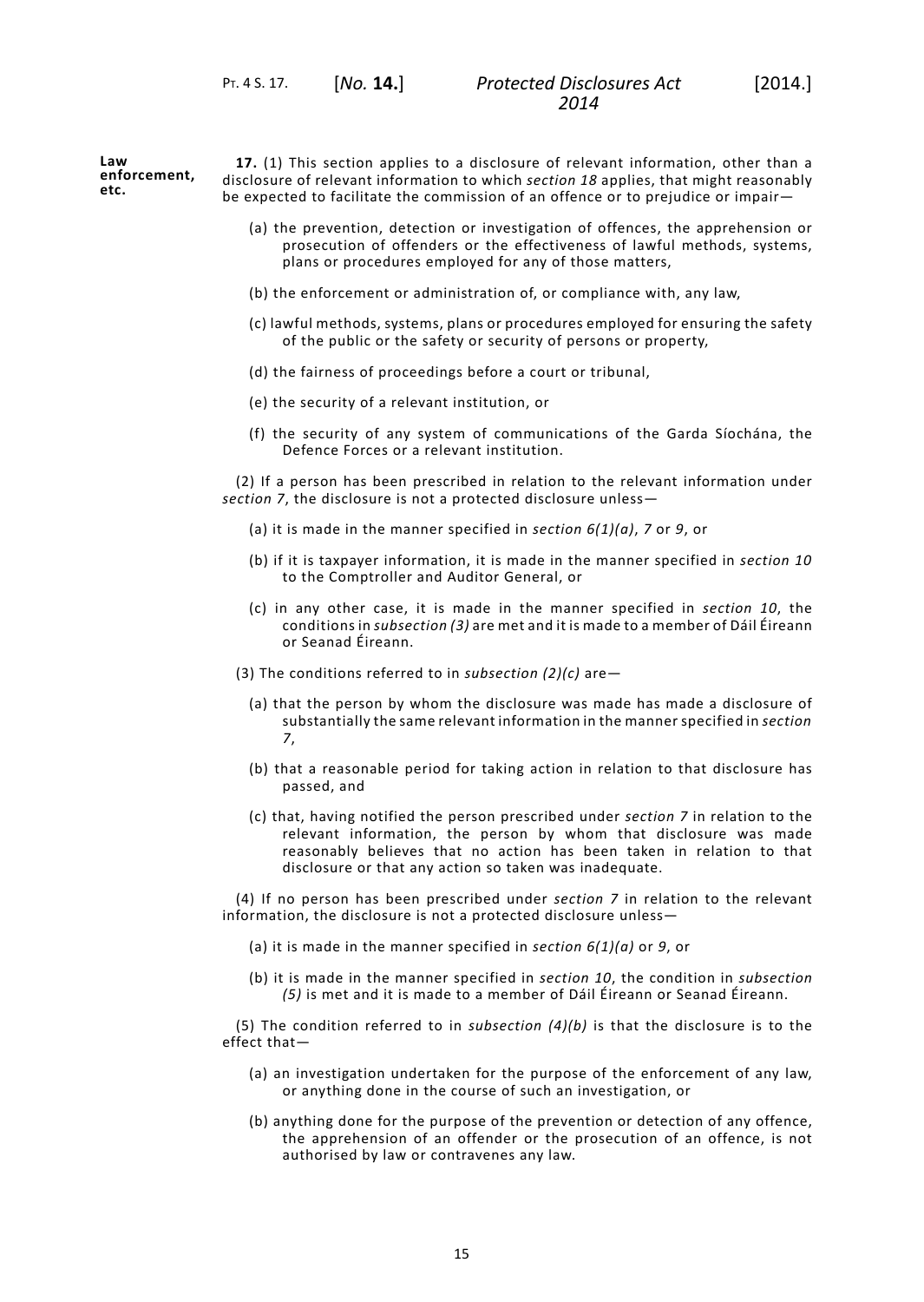PT. 4 S. 17. [*No.* **14.**]

(6) Procedures established by Standing Orders of Dáil Éireann or Seanad Éireann may regulate how members of Dáil Éireann or Seanad Éireann are to deal with relevant information disclosed to them under *subsection (2)(c)* or *(4)(b)*.

(7) In this section—

"relevant institution" means—

- (a) a place to which the Prisons Acts 1826 to 2007 apply,
- (b) a military prison or detention barrack within the meaning in each case of the Defence Act 1954,
- (c) St. Patrick's Institution,
- (d) a children detention school within the meaning of section 3 of the Children Act 2001, or
- (e) a remand centre designated under section 88 of the Children Act 2001;

<span id="page-19-0"></span>"taxpayer information" has the same meaning as in section 851A of the Taxes Consolidation Act 1997.

**18.** (1) This section applies to a disclosure of information if it might reasonably be expected—

(a) to affect adversely—

- (i) the security of the State,
- (ii) the defence of the State, or
- (iii) the international relations of the State,
- or
- (b) to reveal, or lead to the revelation of, the identity of a person who has given information in confidence to a public body in relation to the enforcement or administration of the law or any other source of such information given in confidence.

(2) Without prejudice to the generality of *subsection (1)* this section applies to a disclosure of information—

- (a) which was obtained or prepared for the purpose of intelligence in respect of the security or defence of the State,
- (b) which relates to—
	- (i) the tactics, strategy or operations of the Defence Forces in or outside the State, or
	- (ii) the detection, prevention or suppression of activities calculated or tending to undermine the public order or the authority of the State (which expression has the same meaning as in section 2 of the Offences Against the State Act 1939),
- (c) which consists of a communication between a Minister of the Government and a diplomatic mission or consular post in the State or a communication between the Government or a person acting on behalf of the Government and another government or a person acting on behalf of another government,
- (d) which consists of a communication between a Minister of the Government and a diplomatic mission or consular post of the State,

**Security, defence, international relations and intelligence**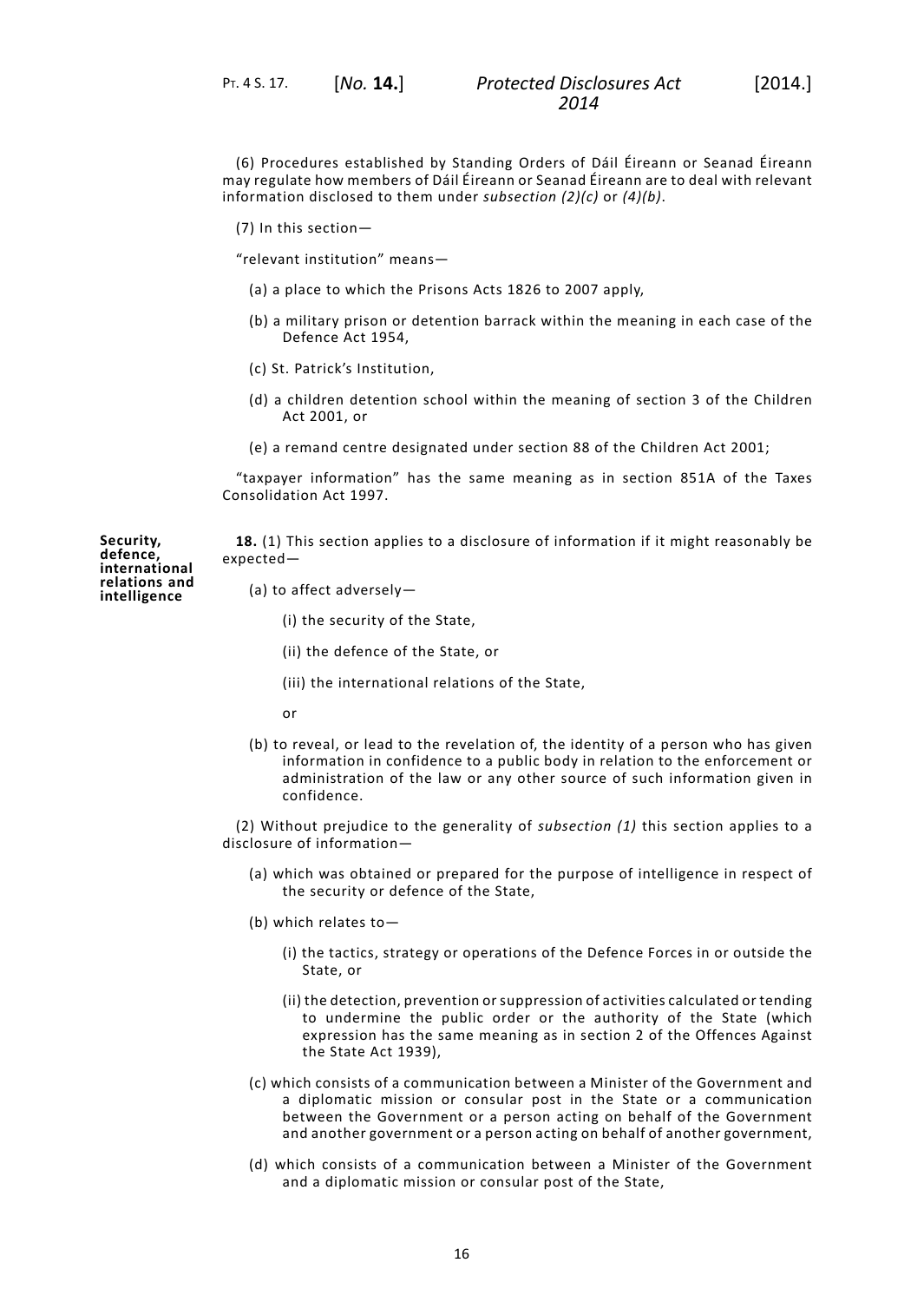- (e) which was communicated in confidence to any person in or outside the State from any person in or outside the State, relates to a matter referred to in *subsection (1)* or to the protection of human rights and was expressed by the latter person to be confidential or to be communicated in confidence,
- (f) which was communicated in confidence from, to or within an international organisation of states or a subsidiary organ of such an organisation or an institution or body of the European Union or relates to negotiations between the State and such an organisation, organ, institution or body or within or in relation to such an organisation, organ, institution or body, or
- (g) which is contained in a record of an organisation, organ, institution or body referred to in *paragraph (f)* and the disclosure of which is prohibited by the organisation, organ, institution or body.

(3) A disclosure of information to which this section applies is not a protected disclosure unless—

- (a) it is made in the manner specified in *[section](#page-12-0) 6(1)(a)*, *[8](#page-13-0)* or *[9](#page-13-1)*, or
- (b) it is made in the manner specified in *[section](#page-13-2) 10* to the Disclosures Recipient.

(4) There shall be an office of Disclosures Recipient and *Schedule 3* shall have effect in relation to that office.

**Amendments of Garda Síochána Act 2005**

**19.** (1) The Garda Síochána Act 2005 is amended—

(a) by inserting the following section after section 102:

### "**Protected disclosures relating to the Garda Síochána**

- **102A.** (1) Where a disclosure relating to the Garda Síochána is disclosed to the Ombudsman Commission as a prescribed person under *[section](#page-12-1) 7* of the *Protected Disclosures Act 2014* in respect of disclosures so relating, it may, if it appears to it desirable in the public interest to do so, investigate the disclosure, even if the worker (within the meaning of that Act) making the disclosure is a member of the Garda Síochána.
- (2) The provisions of this Part relating to investigations and reports apply with the necessary modifications in relation to a relevant wrongdoing to which a disclosure referred to in subsection (1) relates as though it were the subject of a complaint referred to in section 91.",

and

(b) by repealing section 124.

(2) The Garda Síochána (Confidential Reporting of Corruption or Malpractice) Regulations 2007 (S.I. No. 168 of 2007) are revoked.

**Amendment of Ombudsman (Defence Forces) Act 2004**

- **20.** (1) Section 4 of the Ombudsman (Defence Forces) Act 2004 is amended by inserting the following subsection after subsection (3):
	- "(3A) If the complaint is that a person has penalised or threatened penalisation (within the meaning of the *Protected Disclosures Act 2014*) against, or caused or permitted any other person to penalise or threaten penalisation against, the complainant for having made a protected disclosure (within the meaning of that Act), the Ombudsman—
		- (a) is not prevented from investigating any action that is the subject of the complaint, and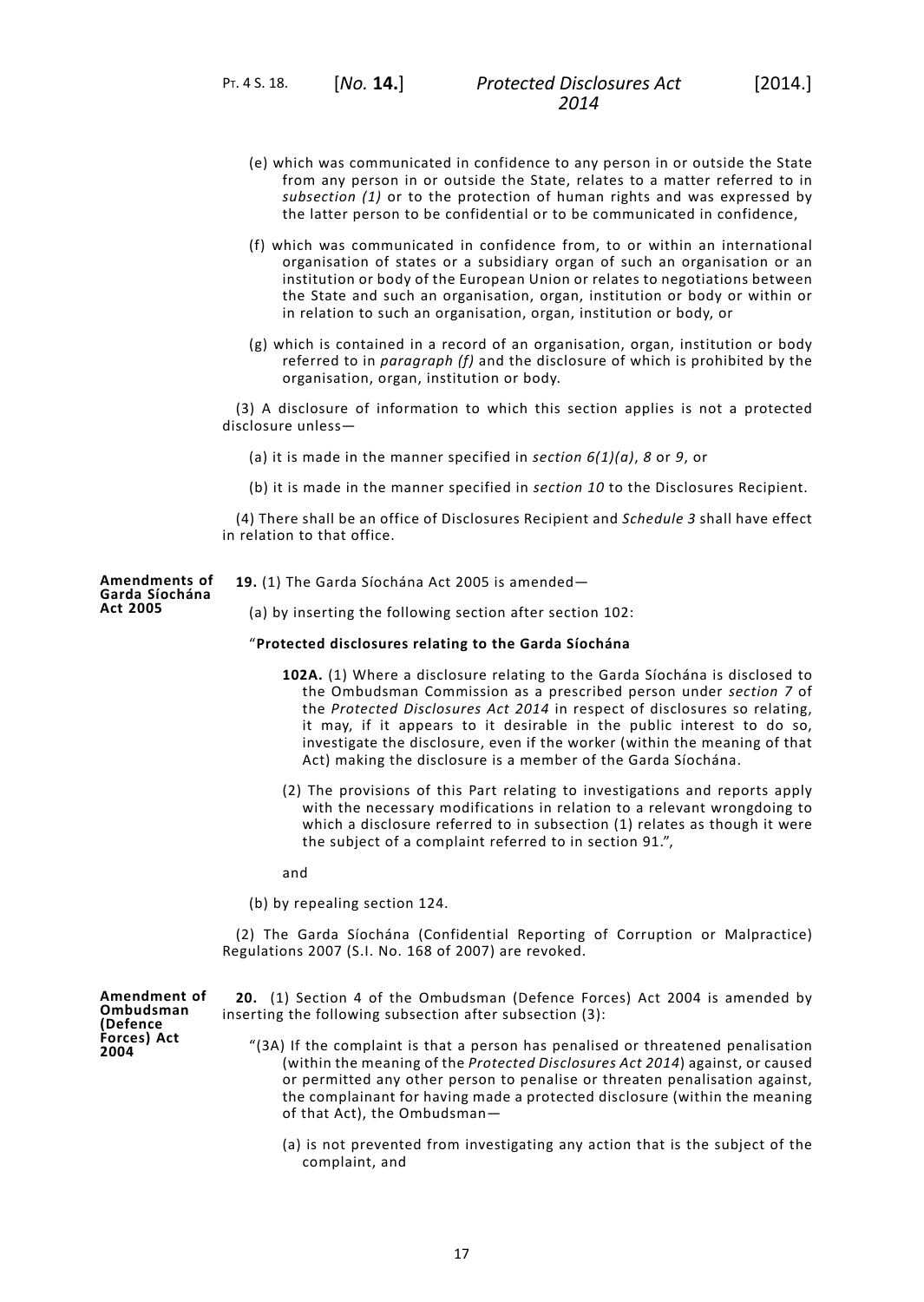because no complaint has been made under section 114 of the Act of 1954.".

(2) The amendment made by *subsection (1)* does not affect any right to complain, under section 114 of the Defence Act 1954, that a person has penalised or threatened penalisation against, or caused or permitted any other person to penalise or threaten penalisation against, the complainant for having made a protected disclosure or to submit any grievance in relation to such a complaint in accordance with regulations under subsection (4) of the said section 114.

# PART 5

### MISCELLANEOUS AND SUPPLEMENTARY

**21.** (1) Every public body shall establish and maintain procedures for the making of protected disclosures by workers who are or were employed by the public body and for dealing with such disclosures.

(2) The public body shall provide to workers employed by the body written information relating to the procedures established and maintained under *subsection (1)* .

(3) The Minister may issue guidance for the purpose of assisting public bodies in the performance of their functions under *subsection (1)* and may from time to time revise or re-issue it.

(4) Public bodies shall have regard to any guidance issued under subsection (3) in the performance of their functions under *subsection (1)*.

**Annual report 22.** (1) Every public body shall prepare and publish not later than 30 June in each year a report in relation to the immediately preceding year in a form which does not enable the identification of the persons involved containing information relating to the matters specified in *subsection (2)*.

- (2) Those matters are—
	- (a) the number of protected disclosures made to the public body,
	- (b) the action (if any) taken in response to those protected disclosures, and
	- (c) such other information relating to those protected disclosures and the action taken as may be requested by the Minister from time to time.

**No contractingout of 23.** Any provision in an agreement is void in so far as it purports—

**protections**

- (a) to prohibit or restrict the making of protected disclosures,
- (b) to exclude or limit the operation of any provision of this Act,
- (c) to preclude a person from bringing any proceedings under or by virtue of this Act, or
- (d) to preclude a person from bringing proceedings for breach of contract in respect of anything done in consequence of the making of a protected disclosure.

**Internal procedures for protected disclosures made by workers employed by public bodies**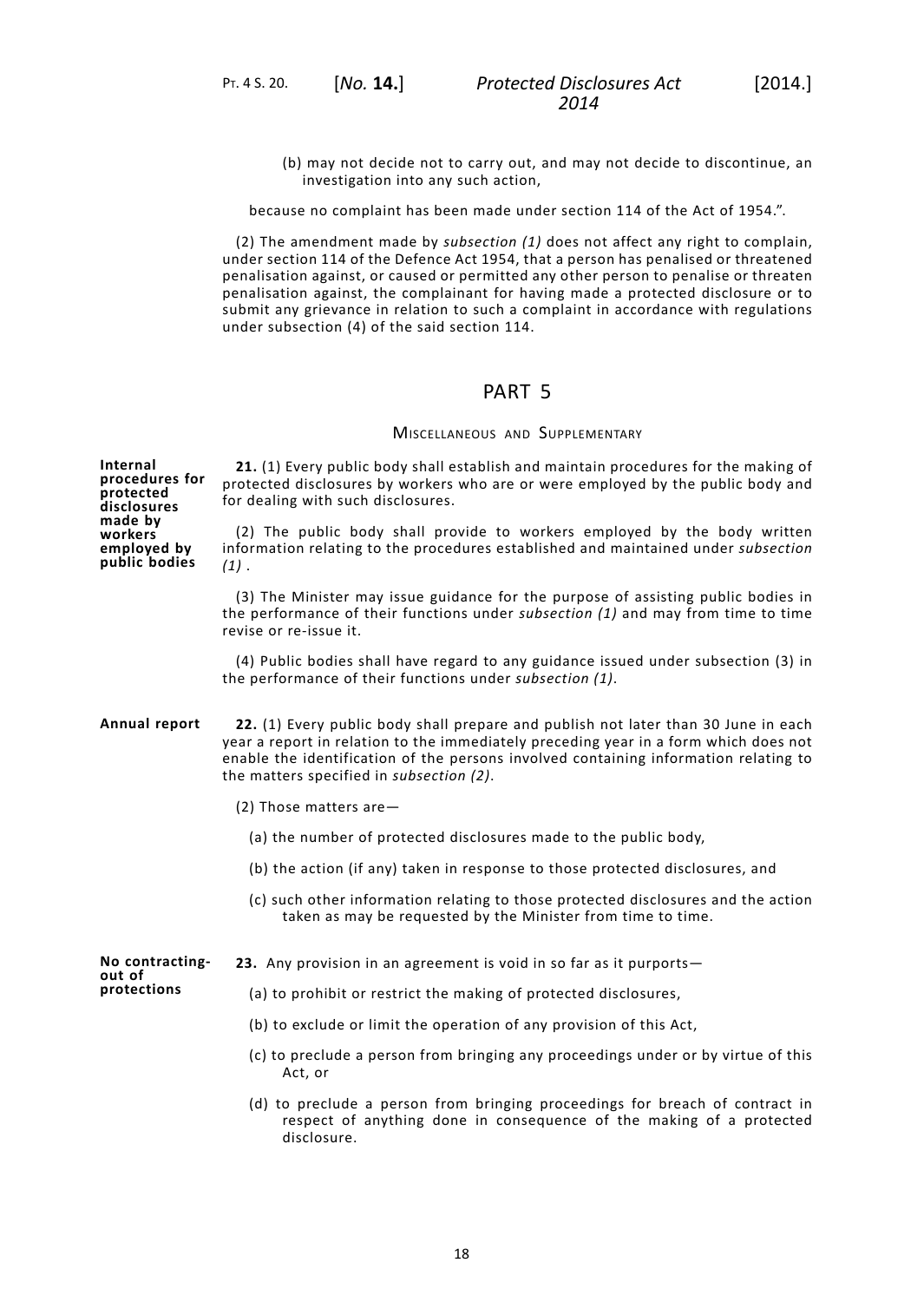**Protection of disclosure provisions in other enactments**

<span id="page-22-0"></span>**24.** (1) The Acts specified in column (2) of *Part 1* of *[Schedule](#page-28-0) 4* are amended to the extent specified in column (4) of that Schedule.

(2) The statutory instrument specified in column (2) of *Part 2* of *[Schedule](#page-28-0) 4* is amended to the extent specified in column (4) of that Schedule.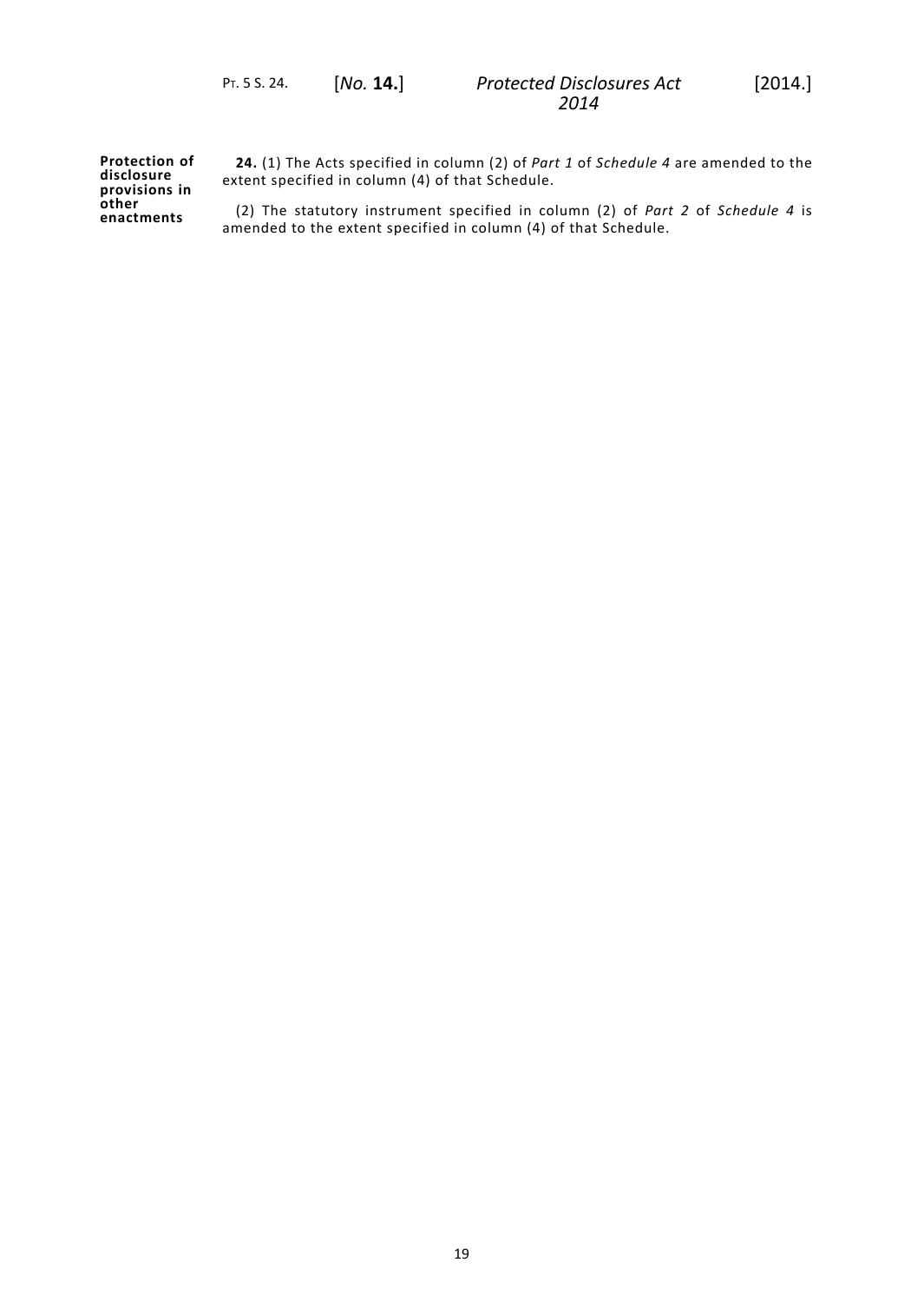### SCHEDULE 1

#### <span id="page-23-0"></span>Interim Relief Pending Determination of Claim for Unfair Dismissal

#### *[Section](#page-14-0) 11*.

#### *Application for interim relief.*

1. (1) An employee who claims to have been dismissed by the employee's employer wholly or mainly for having made a protected disclosure may apply to the Circuit Court for interim relief.

(2) The Circuit Court shall not entertain an application for interim relief unless it is presented to the Court before the end of the period of 21 days immediately following the date of dismissal (whether before, on or after that date) or such longer period as the Court may allow.

(3) The Court shall determine the application for interim relief as soon as practicable.

(4) The employee shall give the employer prior written notice of intention to make the application for interim relief.

(5) The Court shall not exercise any power it has of postponing the hearing of an application for interim relief except where it is satisfied that special circumstances exist which justify it in doing so.

#### *Procedure on hearing of application and making of order.*

2. (1) This paragraph applies where, on hearing an employee's application for interim relief, it appears to the Court that it is likely that there are substantial grounds for contending that dismissal results wholly or mainly from the employee having made a protected disclosure.

(2) The Court shall announce its findings and explain to both parties (if present)—

- (a) what powers the Court may exercise on the application, and
- (b) in what circumstances it will exercise them.

(3) The Court shall ask the employer (if present) whether the employer is willing, pending the determination or settlement of the claim—

- (a) to reinstate the employee (that is, to treat the employee in all respects as if the employee had not been dismissed), or
- (b) if not, to re-engage the employee in another position on terms and conditions not less favourable than those which would have been applicable to the employee if the employee had not been dismissed.

(4) For the purposes of*subparagraph (3)(b)* "terms and conditions not lessfavourable than those which would have been applicable to the employee if the employee had not been dismissed" means, as regards seniority, pension rights and other similar rights, that the period before the dismissal should be regarded as continuous with the employee's employment following the dismissal.

(5) If the employer states a willingness to reinstate the employee, the Court shall make an order to that effect.

- (6) If the employer—
	- (a) states a willingness to re-engage the employee in another position, and
	- (b) specifies the terms and conditions on which the employer is willing to do so,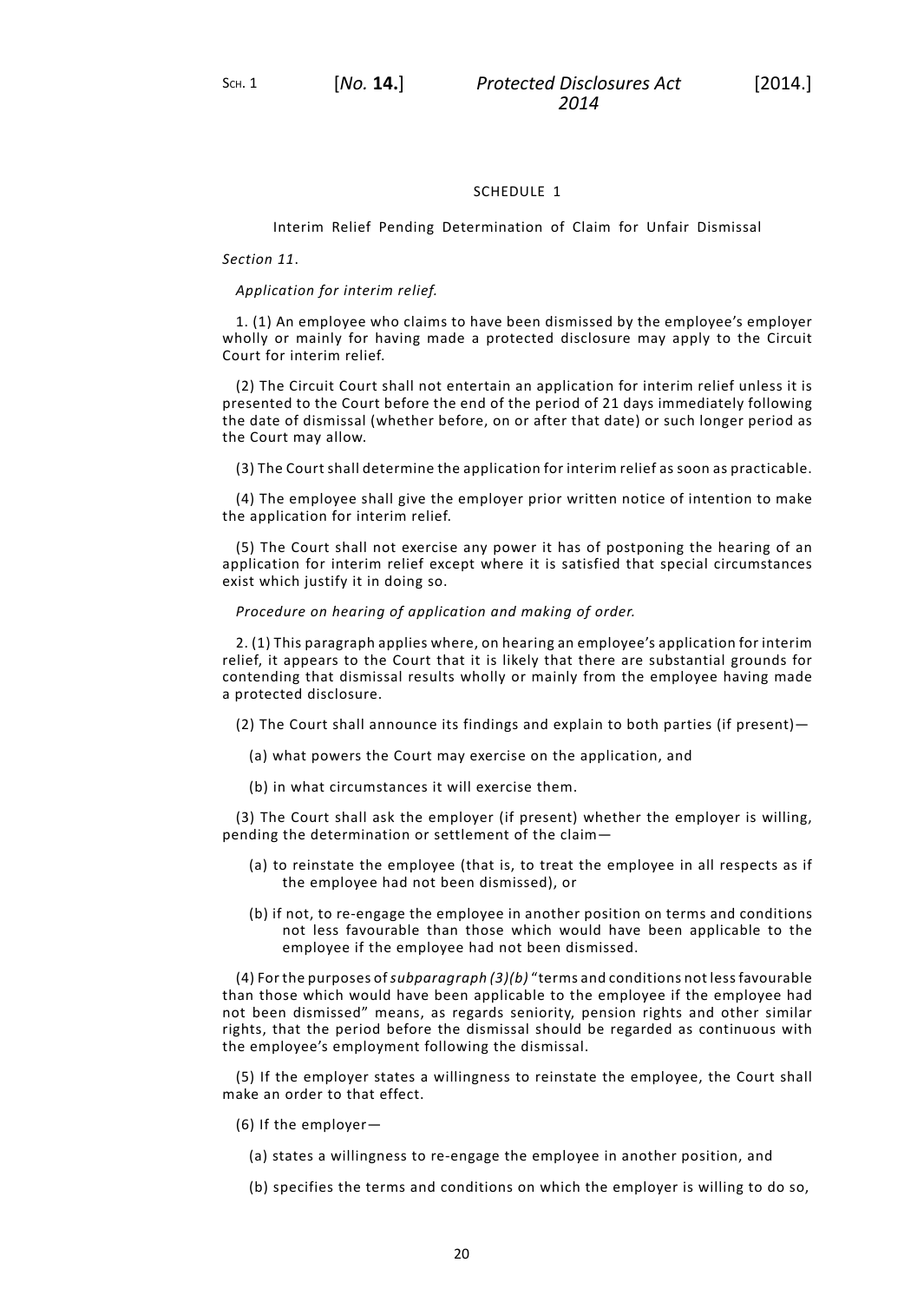SCH. 1 [*No.* **14.**]

the Court shall ask the employee whether he or she is willing to accept the position on those terms and conditions.

(7) If the employee is willing to accept the position on those terms and conditions, the Court shall make an order to that effect.

(8) If the employee is not willing to accept the position on those terms and conditions—

- (a) where the Court is of the opinion that the refusal is reasonable, the Court shall make an order for the continuation of the employee's contract of employment, and
- (b) otherwise, the Court shall make no order.
- (9) If on the hearing of an application for interim relief the employer—
	- (a) fails to attend before the Court, or
	- (b) states an unwillingness either to reinstate or to re-engage the employee as mentioned in *subparagraph (3)*,

the Court shall make an order for the continuation of the employee's contract of employment.

*Order for continuation of contract of employment.*

3. (1) An order under *paragraph 2* for the continuation of an employee's contract of employment is an order that the contract of employment continue in force—

- (a) for the purposes of pay or any other benefit derived from the employment, seniority, pension rights and other similar matters, and
- (b) for the purposes of determining for any purpose the period for which the employee has been continuously employed,

from the date of its termination (whether before or after the making of the order) until the determination or settlement of the claim.

(2) Where the Court makes such an order it shall specify in the order the amount which is to be paid by the employer to the employee by way of pay in respect of each normal pay period, or part of any such period, falling between the date of dismissal and the determination or settlement of the claim.

(3) Subject to the following provisions, the amount so specified shall be that which the employee could reasonably have been expected to earn during that period, or part, and shall be paid—

- (a) in the case of a payment for any such period falling wholly or partly after the making of the order, on the normal pay day for that period, and
- (b) in the case of a payment for any past period, within such time as may be specified in the order.

(4) If an amount is payable in respect only of part of a normal pay period, the amount shall be calculated by reference to the whole period and reduced proportionately.

(5) Any payment made to an employee by an employer under his or her contract of employment, or by way of damages for breach of that contract, in respect of a normal pay period, or part of any such period, goes towards discharging the employer's liability in respect of that period under *subparagraph (2)* ; and, conversely, any payment under that subparagraph in respect of a period goes towards discharging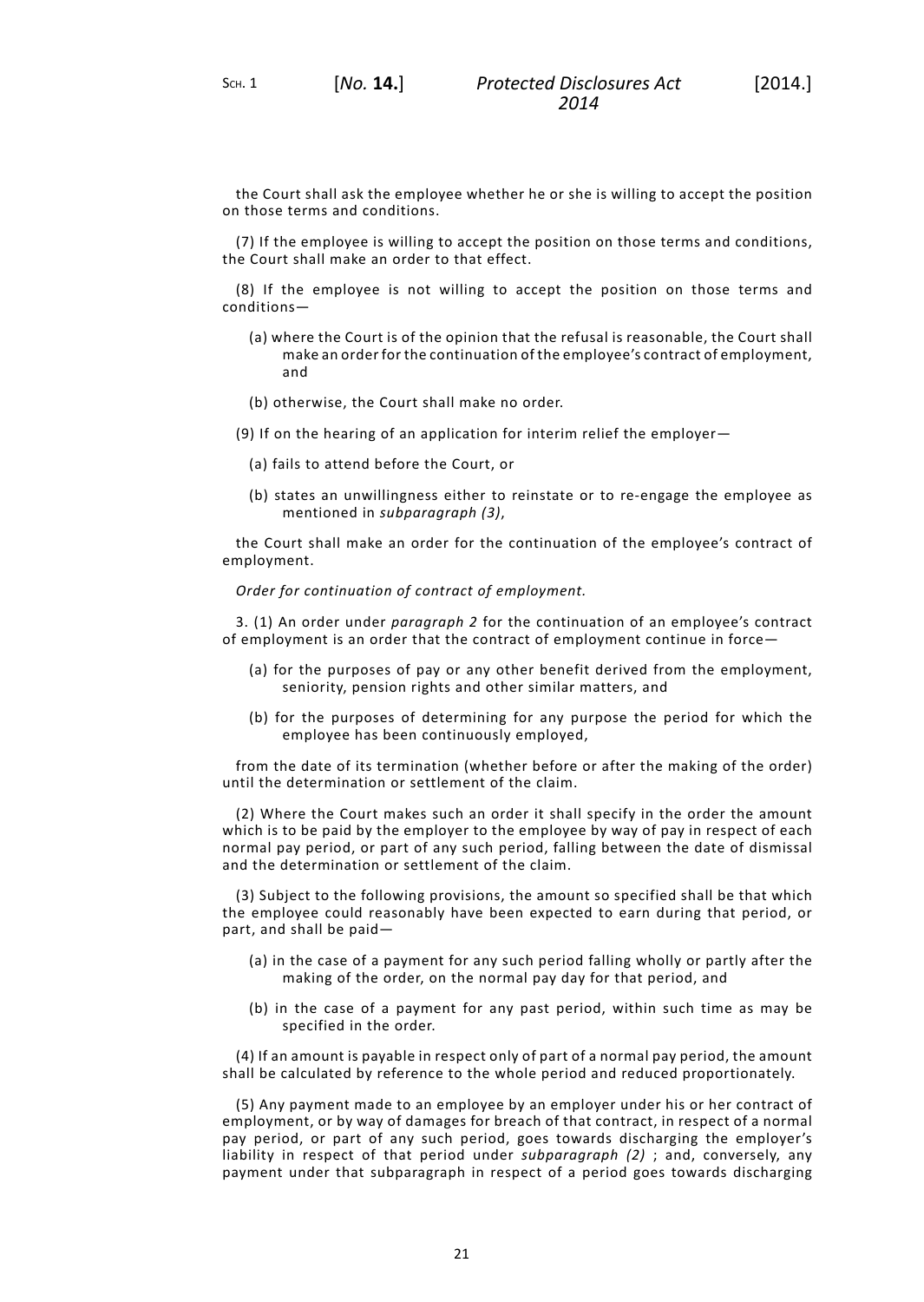any liability of the employer under, or in respect of breach of, the terms and conditions of employment or contract of employment in respect of that period.

(6) If an employee, on or after being dismissed, receives a lump sum which, or part of which, is in lieu of wages but is not referable to any normal pay period, the Court shall take the payment into account in determining the amount of pay to be payable in pursuance of any such order.

(7) For the purposes of this paragraph, the amount which an employee could reasonably have been expected to earn, the employee's normal pay period and the normal pay day for each such period shall be determined as if the employee had not been dismissed.

*Application for variation or revocation of order.*

4. (1) At any time between—

- (a) the making of an order under *paragraph 2*, and
- (b) the determination or settlement of the claim,

the employer or the employee may apply to the Court for the revocation or variation of the order on the ground of a relevant change of circumstances since the making of the order.

(2) *Paragraphs 1* and *2* apply in relation to such an application as in relation to an original application for interim relief except that, in the case of an application by the employer, *paragraph 1(4)* has effect with the substitution of a reference to the employee for the reference to the employer and of a reference to the employer for the reference to the employee.

#### *Consequence of failure to comply with order.*

5. (1) If, on the application of an employee, the Court is satisfied that the employer has not complied with the terms of an order for the reinstatement or re-engagement of the employee under *paragraph 2*, the Court shall—

- (a) make an order for the continuation of the employee's contract of employment, and
- (b) order the employer to pay compensation to the employee.

(2) Compensation under *subparagraph (1)(b)* shall be of such amount as the Court considers just and equitable in all the circumstances having regard—

(a) to the infringement of the employee's right to be reinstated or re-engaged in pursuance of the order, and

(b) to any loss suffered by the employee in consequence of the non-compliance.

(3) *Paragraph 3* applies to an order under *subparagraph (1)(a)* as in relation to an order under *paragraph 2*.

(4) If on the application of an employee the Court is satisfied that the employer has not complied with the terms of an order under*subparagraph (1)(a)* for the continuation of the employee's contract of employment *subparagraph (5)* or *(6)* applies.

(5) Where the non-compliance consists of a failure to pay an amount by way of pay specified in the order, the Court shall determine the amount owed by the employer on the date of the determination.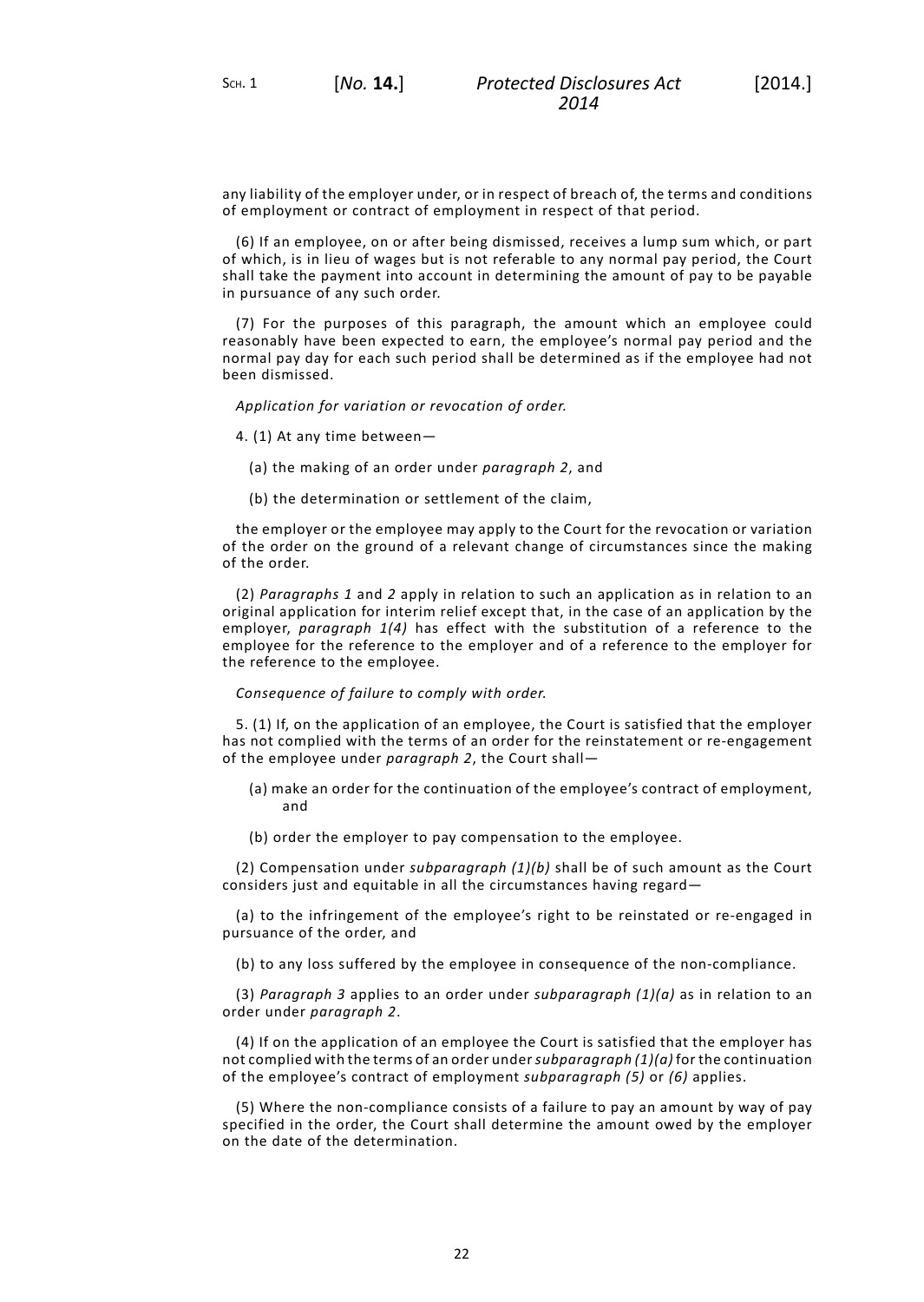(6) In any other case, the Court shall order the employer to pay the employee such compensation as the Court considers just and equitable in all the circumstances having regard to any loss suffered by the employee in consequence of the non- compliance.

(7) Any sum awarded to the employee on the determination of the claim that he or she has been unfairly dismissed shall be specified separately from any amount determined under *subparagraph (5)*.

#### **Annotations**

#### **Modifications (not altering text):**

**C1** Schedule (other than para. 1(1)) applied with modifications by *Industrial Relations (Amendment) Act 2001* (11/2001), s. 11A, as inserted (1.08.2015) by *Industrial Relations (Amendment) Act 2015* (27/2015), s. 34, S.I. No. 329 of 2015.

#### **[Interim relief pending determination of claim for unfair dismissal**

**11A.** (1) Where a worker has made a claim under paragraph (aa) of section 6(2) of the Unfair Dismissals Act 1977, he or she may apply to the Circuit Court for interim relief pending determination of that claim.

(2) Schedule 1 (other than paragraph 1(1)) to the Protected Disclosures Act 2014 shall apply to an application under subsection (1) with the following modifications:

- (a) the references to 'employee' shall be construed as references to 'worker or employee';
- (b) in paragraph 2(1) the reference to 'the employee having made a protected disclosure' shall be construed as a reference to 'the grounds specified in paragraph (aa) of section 6(2) of the Unfair Dismissals Act 1977'.

<span id="page-26-0"></span>(3) An application to the Circuit Court under this section shall be made to the Circuit Court sitting in the circuit in which the employer concerned carries on his or her business.**]**

### SCHEDULE<sub>2</sub>

Redress for Contravention of *section 12(1)*

*[Section](#page-15-0) 12*.

#### F3**[***Decision under section 41 of Workplace Relations Act 2015*

1. A decision of an adjudication officer under section 41 of the Workplace Relations Act 2015 in relation to a complaint of a contravention of section 12(1) shall do one or more of the following, namely—

- (a) declare that the complaint was or, as the case may be, was not well founded,
- (b) require the employer to take a specified course of action,
- (c) require the employer to pay to the employee compensation of such amount (if any) as the adjudication officer considers just and equitable having regard to all the circumstances, but not exceeding 260 weeks' remuneration in respect of the employee's employment calculated in accordance with regulations under section 17 of the Unfair Dismissals Act 1977.**]**

F3**[***Decision of Labour Court on appeal from decision referred to in paragraph 1*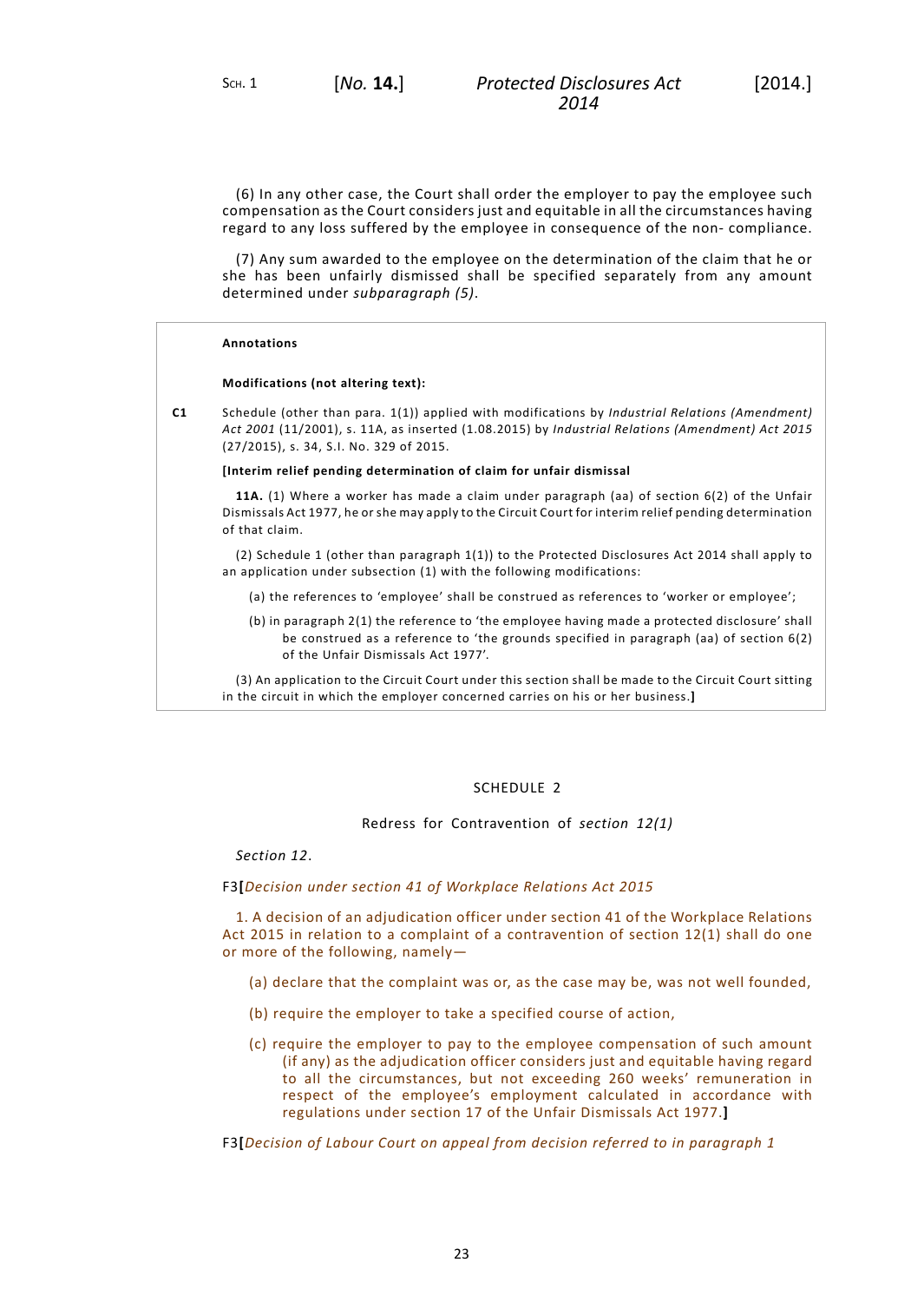2. A decision of the Labour Court under section 44 of the Workplace Relations Act 2015, on appeal from a decision of an adjudication officer referred to in paragraph 1, shall affirm, vary or set aside the decision of the adjudication officer.**]**

*Paragraphs 1 and 2: supplementary provisions.*

3. F4**[**...**]**

*Enforcement of determinations of Labour Court.*

4. F4**[**...**]**

*Provisions relating to winding up and bankruptcy.*

5. F4**[**...**]**

*Amendment of Protection of Employees (Employers' Insolvency) Act 1984.*

6. F4**[**...**]**

#### **Annotations**

#### **Amendments:**

**F3** Substituted (1.10.2015) by *Workplace Relations Act 2015* (16/2015), s. 52(1) and sch. 7 part 1 ref. 34, S.I. No. 410 of 2015, subject to transitional provision in subs. (3).

<span id="page-27-0"></span>**F4** Repealed (1.10.2015) by *Workplace Relations Act 2015* (16/2015), s. 8(1) and sch. 2 part 1 ref. 32, S.I. No. 410 of 2015, subject to transitional provision in subs. (2).

### SCHEDULE 3

### *Disclosures Recipient*

*[Section](#page-19-0) 18*.

### *Appointment.*

(1) The Taoiseach shall appoint as the Disclosures Recipient a person who is a judge or retired judge of the High Court.

#### *Term of office.*

2. (1) The Disclosures Recipient shall hold office for an initial term of 5 years and is eligible for re-appointment for one further term of 5 years.

(2) The Disclosures Recipient may at any time resign by letter addressed to the Taoiseach, and the resignation takes effect on the date the Taoiseach receives the letter.

(3) The Taoiseach may remove the Disclosures Recipient from office, but only for stated misbehaviour or for incapacity.

(4) A person ceases to be the Disclosures Recipient on being—

(a) nominated as a member of Seanad Éireann,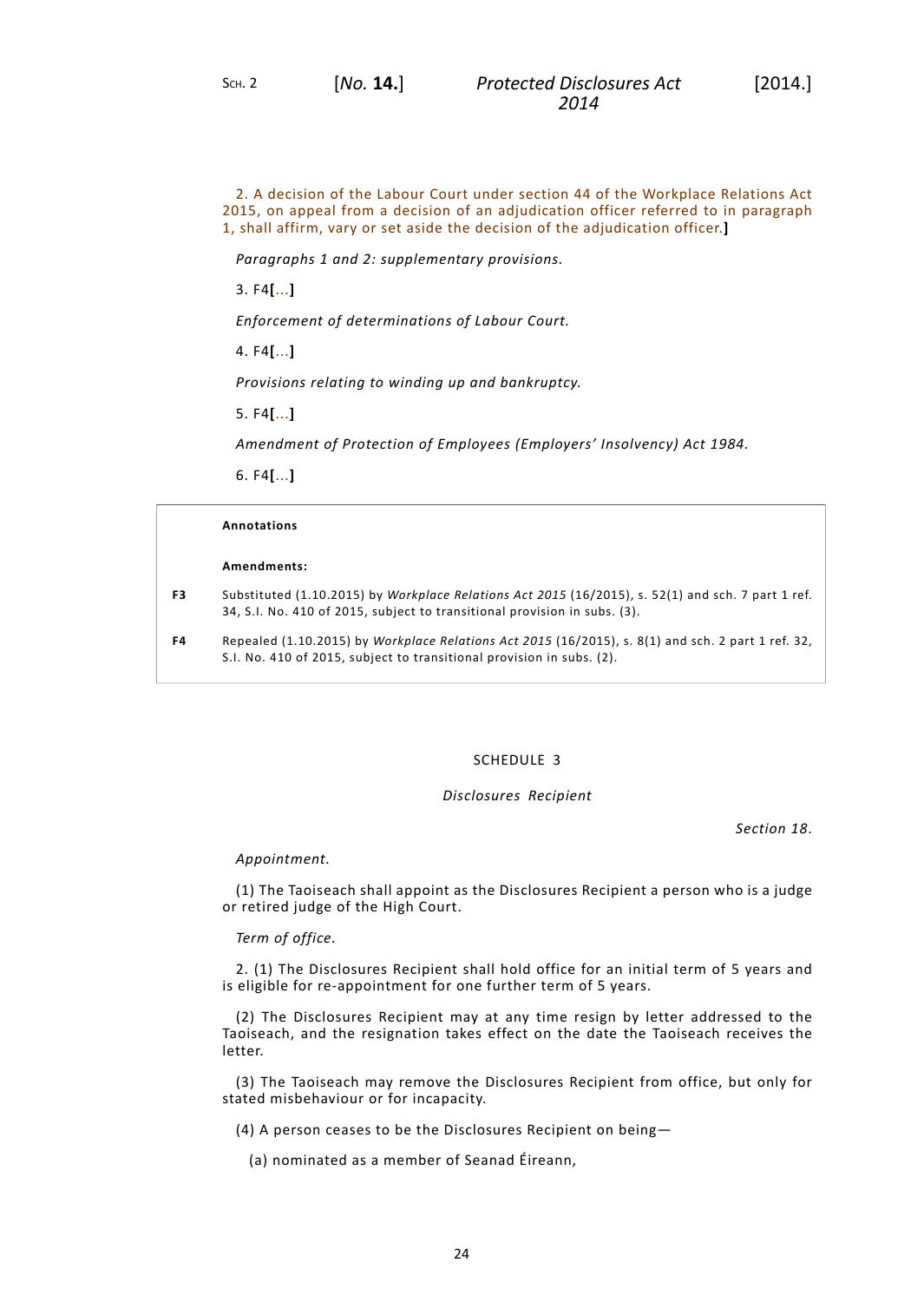SCH. 3 [*No.* **14.**]

- 
- (b) elected as a member of either House of the Oireachtas or of the European Parliament,
- (c) regarded pursuant to Part XIII of the Second Schedule to the European Parliament Elections Act 1997 as having been elected to the European Parliament to fill a vacancy, or
- (d) becoming a member of a local authority.

#### *Terms and conditions.*

3. The terms and conditions (including terms relating to allowances for expenses and, in the case of a person who is a retired judge of the High Court, terms relating to remuneration) on which the Disclosures Recipient holds office are such as may be determined at the time of appointment (or re-appointment) by the Taoiseach after consultation with the Minister for Public Expenditure and Reform.

#### *Administration and support services.*

4. The Minister shall provide such administration and support services to the Disclosures Recipient as are necessary for the performance of his or her functions.

#### *Functions.*

5. Where a protected disclosure is made to the Disclosures Recipient under *[section](#page-19-0) [18](#page-19-0)*, the Disclosures Recipient shall consider the relevant information and—

- (a) if he or she considers that the disclosure of relevant information is not one to which *[section](#page-19-0) 18* applies, shall give notice to the person by whom the disclosure was made stating that, and
- (b) otherwise, shall make a report—
	- (i) referring the relevant information for consideration by the holder of such public office, or such public body, as appears to the Disclosures Recipient to be the most appropriate to consider the relevant information, and
	- (ii) including any such recommendations for the taking of action in relation to the relevant information as the Disclosures Recipient may consider appropriate.

#### *Reports.*

<span id="page-28-0"></span>6. No later than 31 March in each year the Disclosures Recipient shall submit to the Taoiseach a report on his or her activities in the immediately preceding year.

SCHEDULE 4

Amendments

*[Section](#page-22-0) 24*.

## PART 1

### Amendment of Acts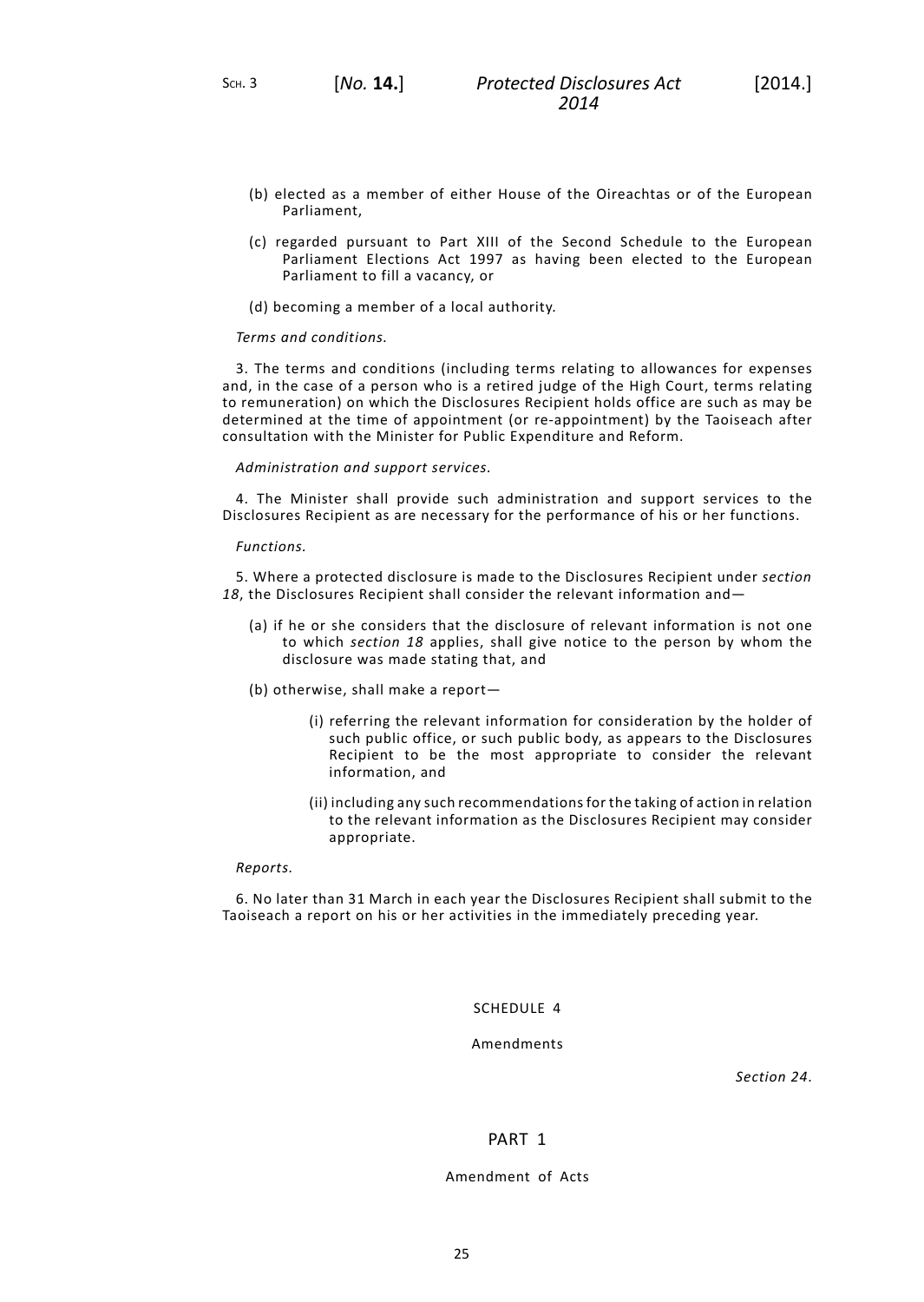*[Section](#page-22-0) 24(1)*.

| (1) | Item Short<br>number and year affected                                  |                  | title, Provision Amendment                                                                                                                                                                                    |
|-----|-------------------------------------------------------------------------|------------------|---------------------------------------------------------------------------------------------------------------------------------------------------------------------------------------------------------------|
|     | (2)                                                                     | (3)              | (4)                                                                                                                                                                                                           |
| 1   | Persons<br>Reporting Child<br>Abuse Act 1998<br>(No. 49 of 1998)        |                  | Protections for Section 3 After subsection (2) insert-                                                                                                                                                        |
|     |                                                                         |                  | "(3) This section does not apply to a<br>communication that is a protected disclosure<br>within the meaning of the Protected Disclosures<br>Act 2014.".                                                       |
|     |                                                                         |                  | Section 4 After subsection (1) insert-                                                                                                                                                                        |
|     |                                                                         |                  | "(1A) Subsection (1) does not apply to a<br>communication that is a protected disclosure<br>within the meaning of the Protected Disclosures<br>Act 2014.".                                                    |
|     |                                                                         |                  | Section 5 After subsection (1) insert-                                                                                                                                                                        |
|     |                                                                         |                  | "(1A) This section does not apply to the making<br>of a statement that is a protected disclosure<br>within the meaning of the Protected Disclosures<br>Act 2014.".                                            |
| 2   | Prevention<br>Corruption<br>(Amendment)<br>Act 2001 (No. 27<br>of 2001) | of Section<br>8А | (a) After subsection (2) insert-                                                                                                                                                                              |
|     |                                                                         |                  | "(2A) Subsection (1) does not apply to a<br>communication, or furnishing of information, that<br>is a protected disclosure within the meaning of<br>the Protected Disclosures Act 2014.".                     |
|     |                                                                         |                  | (b) After subsection (5) insert-                                                                                                                                                                              |
|     |                                                                         |                  | "(5A) Subsection (5) does not apply to a<br>communication, or furnishing of information, that<br>is a protected disclosure within the meaning of<br>the Protected Disclosures Act 2014.".                     |
| 3   | Standards<br>Public Office Act<br>2001 (No. 31 of<br>2001)              |                  | in Section 5 After subsection (2) insert-                                                                                                                                                                     |
|     |                                                                         |                  | "(2A) Subsection (1) does not apply to the<br>making of a complaint, or the furnishing of<br>information, that is a protected disclosure within<br>the meaning of the Protected Disclosures Act<br>$2014."$ . |
| 4   | Competition Act Section<br>2002 (No. 14 of 50<br>2002)                  |                  | (a) After subsection (2) insert-                                                                                                                                                                              |
|     |                                                                         |                  | "(2A) Subsection (1) does not apply to a<br>communication that is a protected disclosure<br>within the meaning of the Protected Disclosures<br>Act 2014.".                                                    |
|     |                                                                         |                  | (b) After subsection (3) insert-                                                                                                                                                                              |
|     |                                                                         |                  | "(3A) Subsection (3) does not apply to a<br>communication that is a protected disclosure<br>within the meaning of the Protected Disclosures<br>Act 2014.".                                                    |

(c) After subsection (5) insert—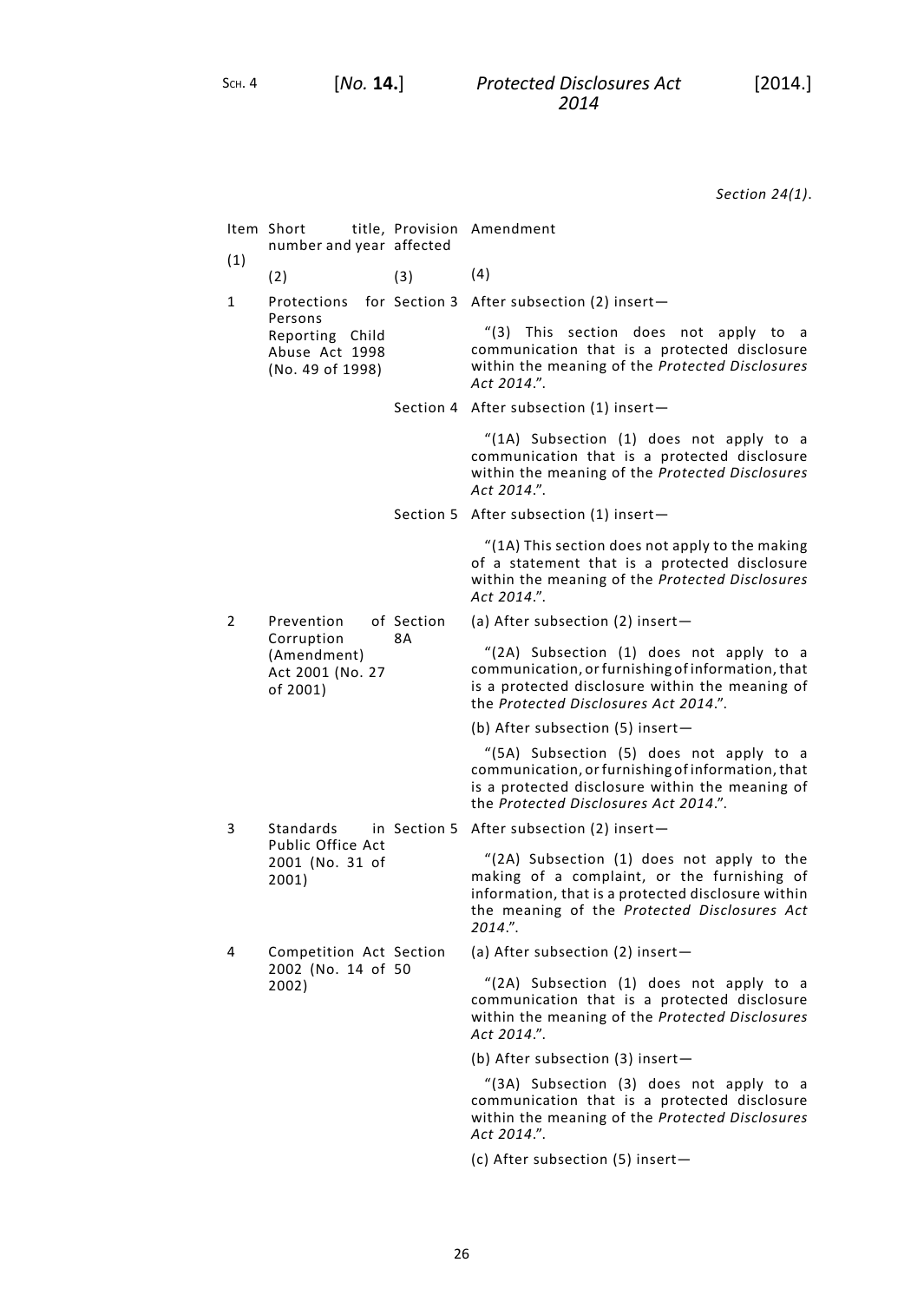|     | Item Short title, Provision Amendment<br>number and year affected        |                |                                                                                                                                                                      |
|-----|--------------------------------------------------------------------------|----------------|----------------------------------------------------------------------------------------------------------------------------------------------------------------------|
| (1) | (2)                                                                      | (3)            | (4)                                                                                                                                                                  |
|     |                                                                          |                | "(5A) Subsection (5) does not apply to the<br>making of a statement that is a protected<br>disclosure within the meaning of the Protected<br>Disclosures Act 2014.". |
| 5   | Communications Section<br>Regulation Act 24A<br>2002 (No. 20 of<br>2002) |                | After subsection (2) insert-                                                                                                                                         |
|     |                                                                          |                | "(2A) Subsection (1) does not apply where the<br>disclosure is a protected disclosure within the<br>meaning of the Protected Disclosures Act 2014.".                 |
|     |                                                                          | Section<br>24B | After subsection (1) insert-                                                                                                                                         |
|     |                                                                          |                | "(1A) Subsection (1) does not apply where the<br>disclosure is a protected disclosure within the<br>meaning of the Protected Disclosures Act 2014.".                 |
|     |                                                                          | Section<br>24C | Renumber as subsection (1) and after that<br>subsection insert-                                                                                                      |
|     |                                                                          |                | "(2) Subsection (1) does not apply where the<br>disclosure is a protected disclosure within the<br>meaning of the Protected Disclosures Act 2014.".                  |
| 6   | Health Act 2004 Section<br>(No. 42 of 2004) 55L                          |                | After subsection (3) insert-<br>$\boldsymbol{u}$                                                                                                                     |
|     |                                                                          |                | (4) This section does not apply where the<br>protected disclosure is a protected disclosure<br>within the meaning of the Protected Disclosures<br>Act 2014.".        |
|     |                                                                          | Section<br>55M | After subsection (1) insert-                                                                                                                                         |
|     |                                                                          |                | "(1A) Subsection (1) does not apply where the<br>protected disclosure is a protected disclosure<br>within the meaning of the Protected Disclosures<br>Act 2014.".    |
|     |                                                                          | Section<br>55S | After subsection (1) insert-                                                                                                                                         |
|     |                                                                          |                | "(1A) This section does not apply where the<br>disclosure is a protected disclosure within the<br>meaning of the Protected Disclosures Act 2014.".                   |
| 7   | Employment<br>Permits Act 2006 26<br>(No. 16 of 2006)                    | Section        | After subsection (3) insert-                                                                                                                                         |
|     |                                                                          |                | "(3A) Subsection (3) does not apply where the<br>complaint is a protected disclosure within the<br>meaning of the Protected Disclosures Act 2014.".                  |
| 8   | Consumer<br>Protection<br>Act 87                                         | Section        | (a) After subsection (2) insert-                                                                                                                                     |
|     | 2007 (No. 19 of<br>2007)                                                 |                | "(2A) Subsection (1) does not apply to a<br>communication that is a protected disclosure<br>within the meaning of the Protected Disclosures<br>Act 2014.".           |
|     |                                                                          |                | (b) After subsection (3) insert-                                                                                                                                     |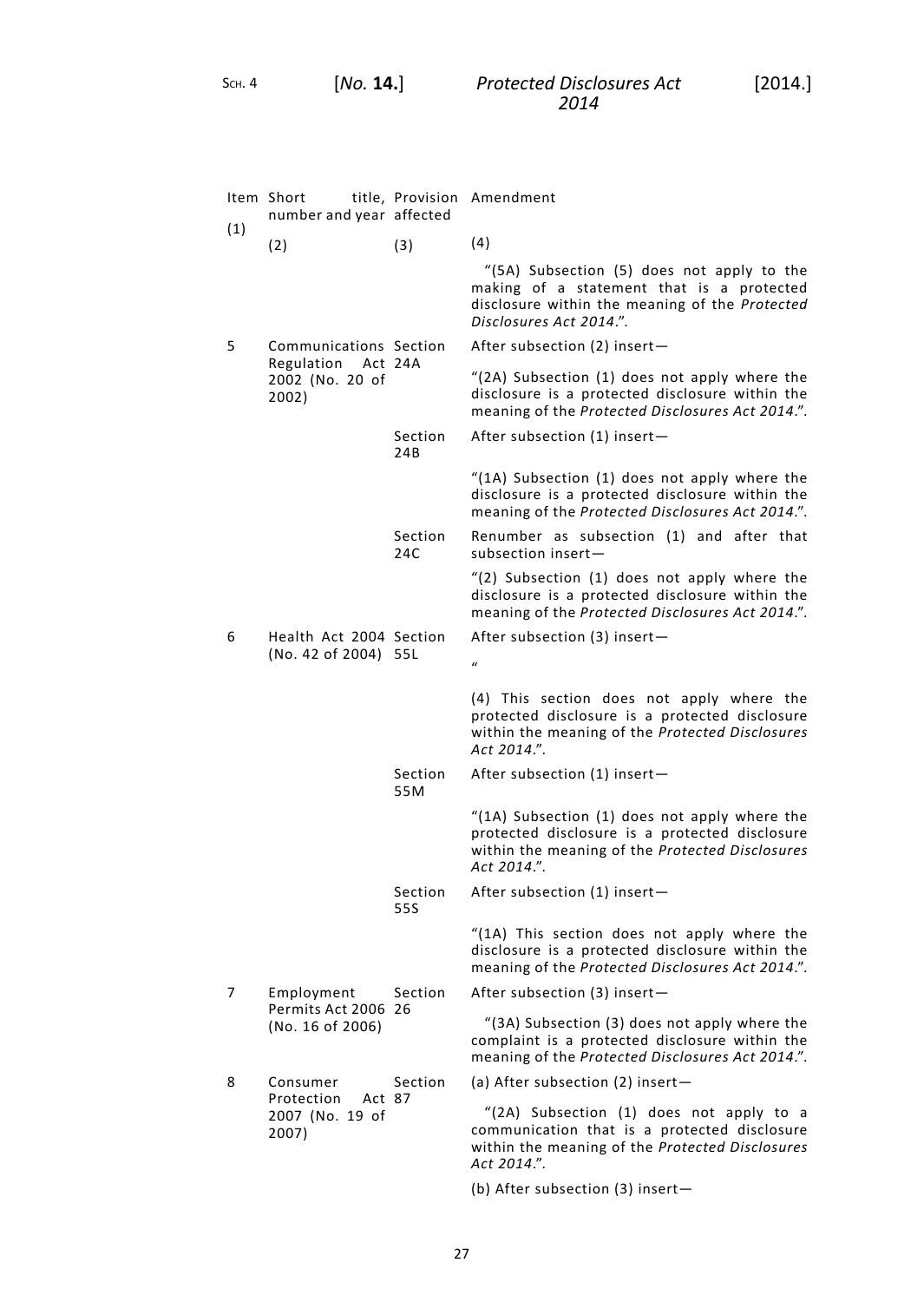|     | Item Short<br>number and year affected               |                      | title, Provision Amendment                                                                                                                                           |
|-----|------------------------------------------------------|----------------------|----------------------------------------------------------------------------------------------------------------------------------------------------------------------|
| (1) | (2)                                                  | (3)                  | (4)                                                                                                                                                                  |
|     |                                                      |                      | "(3A) Subsection (3) does not apply to a<br>communication that is a protected disclosure<br>within the meaning of the Protected Disclosures<br>Act 2014.".           |
|     |                                                      |                      | (c) After subsection $(5)$ insert -                                                                                                                                  |
|     |                                                      |                      | "(5A) Subsection (5) does not apply to the<br>making of a statement that is a protected<br>disclosure within the meaning of the Protected<br>Disclosures Act 2014.". |
| 9   | Chemicals Act Section<br>2008 (No. 13 of 25<br>2008) |                      | Renumber as subsection (1) and after that<br>subsection insert $-$                                                                                                   |
|     |                                                      |                      | "(2) Subsection (1) does not apply to a<br>communication that is a protected disclosure<br>within the meaning of the Protected Disclosures<br>Act 2014.".            |
|     |                                                      | Section<br>26        | After subsection (1) insert-                                                                                                                                         |
|     |                                                      |                      | "(1A) Subsection (1) does not apply to a<br>communication that is a protected disclosure<br>within the meaning of the Protected Disclosures<br>Act 2014.".           |
| 10  | Charities<br>2009 (No. 6 of 61<br>2009)              | Act Section          | Renumber as subsection (1) and after that<br>subsection insert-                                                                                                      |
|     |                                                      |                      | "(2) Subsection (1) does not apply to a<br>communication that is a protected disclosure<br>within the meaning of the Protected Disclosures<br>Act 2014.".            |
|     |                                                      | Section<br>62        | After subsection (1) insert-                                                                                                                                         |
|     |                                                      |                      | "(1A) Subsection (1) does not apply to a<br>communication that is a protected disclosure<br>within the meaning of the Protected Disclosures<br>Act 2014.".           |
| 11  | National<br>Management<br>Agency Act 2009            | Asset Section<br>222 | After subsection (3) insert-                                                                                                                                         |
|     |                                                      |                      | $\boldsymbol{u}$                                                                                                                                                     |
|     | (No. 34 of 2009)                                     |                      | This<br>section does<br>(4)<br>not<br>apply to a<br>communication that is a protected disclosure<br>within the meaning of the Protected Disclosures<br>Act 2014.".   |
|     |                                                      | Section<br>223       | After subsection (3) insert-                                                                                                                                         |
|     |                                                      |                      | "(3A) Subsection (3) does not apply to the<br>making of a complaint that is a protected<br>disclosure within the meaning of the Protected<br>Disclosures Act 2014.". |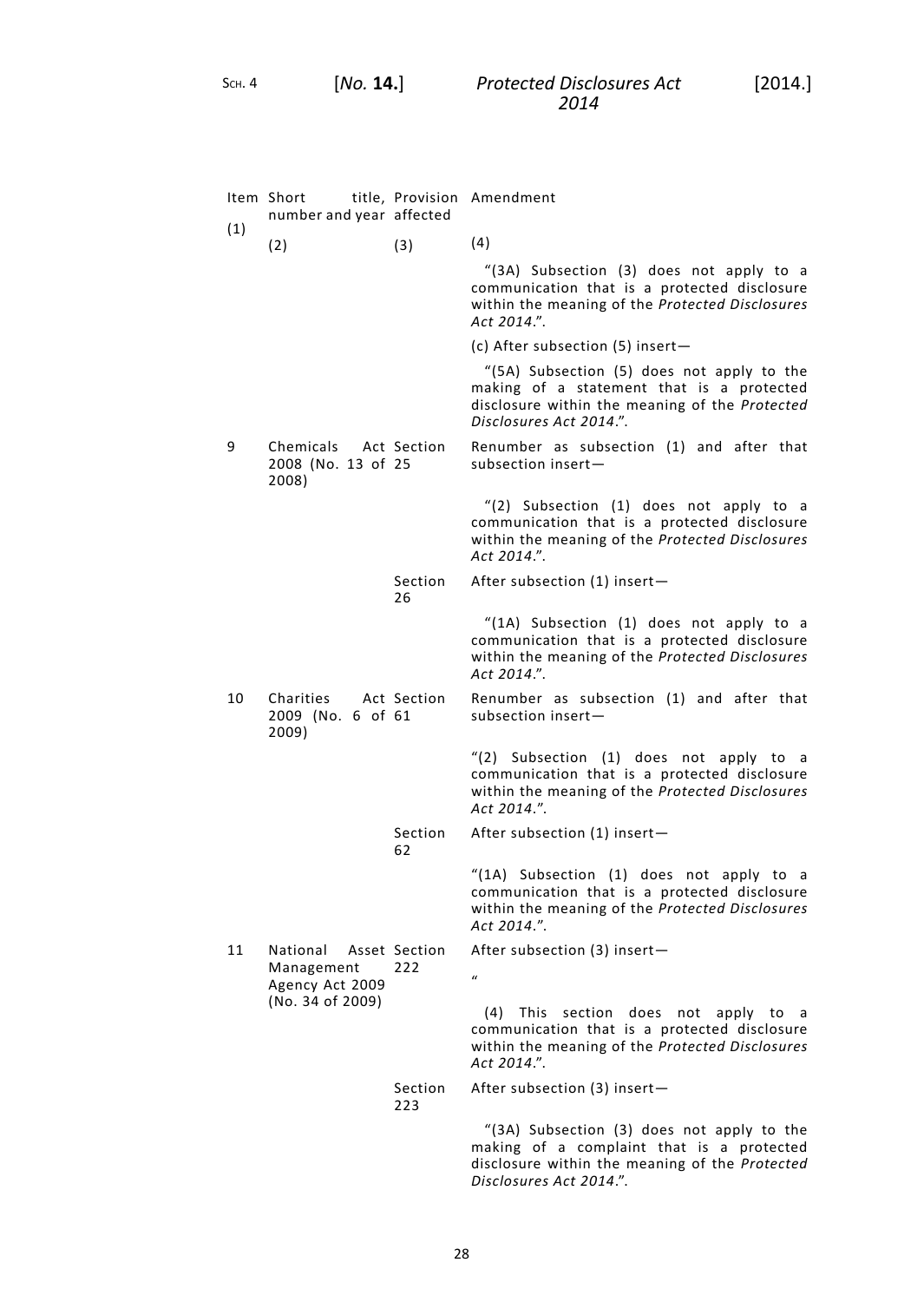SCH. 4 [*No.* **14.**]

|     | Item Short<br>number and year affected                      |                | title, Provision Amendment                                                                                                                                                                |
|-----|-------------------------------------------------------------|----------------|-------------------------------------------------------------------------------------------------------------------------------------------------------------------------------------------|
| (1) | (2)                                                         | (3)            | (4)                                                                                                                                                                                       |
|     |                                                             | Section<br>224 | After subsection (1) insert-                                                                                                                                                              |
|     |                                                             |                | "(1A) Subsection (1) does not apply to the<br>making of a statement that is a protected<br>disclosure within the meaning of the Protected<br>Disclosures Act 2014.".                      |
| 12  | Inland Fisheries Section<br>Act 2010 (No. 10 37<br>of 2010) |                | After subsection (3) insert-                                                                                                                                                              |
|     |                                                             |                | "(4) This section does not apply<br>to a<br>communication that is a protected disclosure<br>within the meaning of the Protected Disclosures<br>Act 2014.".                                |
|     |                                                             | Section<br>38  | After subsection (1) insert-                                                                                                                                                              |
|     |                                                             |                | "(1A) Subsection (1) does not apply to the making<br>of a complaint that is a protected disclosure<br>within the meaning of the Protected Disclosures<br>Act 2014.".                      |
|     |                                                             | Section<br>39  | After subsection (1) insert-                                                                                                                                                              |
|     |                                                             |                | "(1A) This section does not apply to the making<br>of a statement that is a protected disclosure<br>within the meaning of the Protected Disclosures<br>Act 2014.".                        |
| 13  | Criminal Justice Section                                    |                | After subsection (1) insert-                                                                                                                                                              |
|     | Act 2011 (No. 22 20<br>of 2011)                             |                | "(1A) Subsection (1) does not apply to the making<br>of a disclosure that is a protected disclosure<br>within the meaning of the Protected Disclosures<br>Act 2014.".                     |
|     |                                                             | Section<br>21  | After subsection (1) insert-                                                                                                                                                              |
|     |                                                             |                | "(1A) Subsection (1) does not apply to the making<br>of a disclosure that is a protected disclosure<br>within the meaning of the Protected Disclosures<br>Act 2014.".                     |
| 14  | PropertyServices Section                                    |                | (a) After subsection $(2)$ insert-                                                                                                                                                        |
|     | (Regulation) Act 67<br>2011 (No. 40 of<br>2011)             |                | "(2A) Subsection (1) does not apply to a<br>communication, or furnishing of information, that<br>is a protected disclosure within the meaning of<br>the Protected Disclosures Act 2014.". |
|     |                                                             |                | (b) After subsection (3) insert-                                                                                                                                                          |
|     |                                                             |                | "(3A) Subsection (3) does not apply to a<br>communication that is a protected disclosure<br>within the meaning of the Protected Disclosures<br>Act 2014.".                                |
|     |                                                             |                | (c) After subsection (5) insert-                                                                                                                                                          |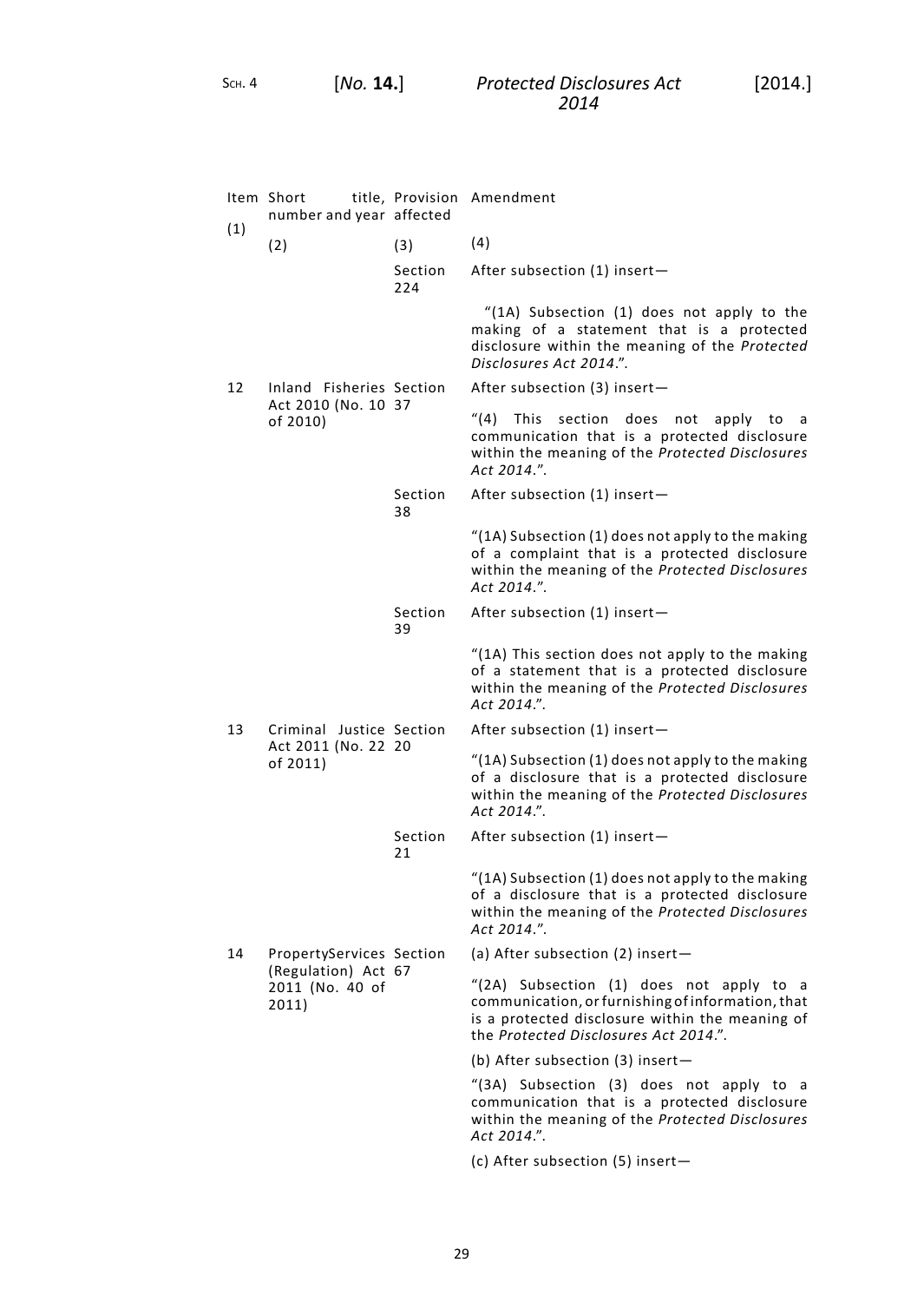|     | Item Short<br>number and year affected                                                |                     | title, Provision Amendment                                                                                                                                                                                                                                                                            |
|-----|---------------------------------------------------------------------------------------|---------------------|-------------------------------------------------------------------------------------------------------------------------------------------------------------------------------------------------------------------------------------------------------------------------------------------------------|
| (1) | (2)                                                                                   | (3)                 | (4)                                                                                                                                                                                                                                                                                                   |
|     |                                                                                       |                     | "(5A) Subsection (5) does not apply to a<br>communication, or furnishing of information, that<br>is a protected disclosure within the meaning of<br>the Protected Disclosures Act 2014.".                                                                                                             |
| 15  | Protection<br>Employees<br>(Temporary<br>Agency Work)<br>Act 2012 (No. 13<br>of 2012) | of Section<br>21    | Renumber as subsection (1) and after that<br>subsection insert-                                                                                                                                                                                                                                       |
|     |                                                                                       |                     | "(2) Subsection (1) does not apply to a<br>communication that is a protected disclosure<br>within the meaning of the Protected Disclosures<br>Act 2014.".                                                                                                                                             |
|     |                                                                                       | Section<br>22       | After subsection (1) insert-                                                                                                                                                                                                                                                                          |
|     |                                                                                       |                     | "(1A) This section does not apply to the making<br>of a statement that is a protected disclosure<br>within the meaning of the Protected Disclosures<br>Act 2014.".                                                                                                                                    |
|     |                                                                                       | Section<br>23       | After subsection (1) insert-                                                                                                                                                                                                                                                                          |
|     |                                                                                       |                     | "(1A) Subsection (1) does not apply to the<br>making of a complaint that is a protected<br>disclosure within the meaning of the Protected<br>Disclosures Act 2014.".                                                                                                                                  |
|     |                                                                                       | Section<br>24       | After subsection (1) insert-                                                                                                                                                                                                                                                                          |
|     |                                                                                       |                     | "(1A) Subsection (1) does not apply to the<br>making of a complaint that is a protected<br>disclosure within the meaning of the Protected<br>Disclosures Act 2014.".                                                                                                                                  |
| 16  | Further                                                                               | Section             | After subsection (3) insert-                                                                                                                                                                                                                                                                          |
|     | Education<br>and $34$<br>Training<br>Act<br>2013 (No. 25 of<br>2013)                  |                     | This section does not<br>$^{\prime\prime}(4)$<br>apply to<br>a<br>communication that is a protected disclosure<br>within the meaning of the Protected Disclosures<br>Act 2014.".                                                                                                                      |
| 17  | Central                                                                               | <b>Bank Section</b> | (a) After subsection (1) insert-                                                                                                                                                                                                                                                                      |
|     | (Supervision and 38<br>Enforcement)<br>Act 2013 (No. 26<br>of 2013)                   |                     | (1A) Subsection (1) does not apply to a<br>disclosure that is a protected disclosure<br>within the meaning of the Protected<br>Disclosures Act 2014.".<br>(b) In subsection (4) (a), after "disclosures"<br>insert "and disclosures which would be protected<br>disclosures but for subsection (1A)". |

# PART 2

Amendment of Statutory Instrument